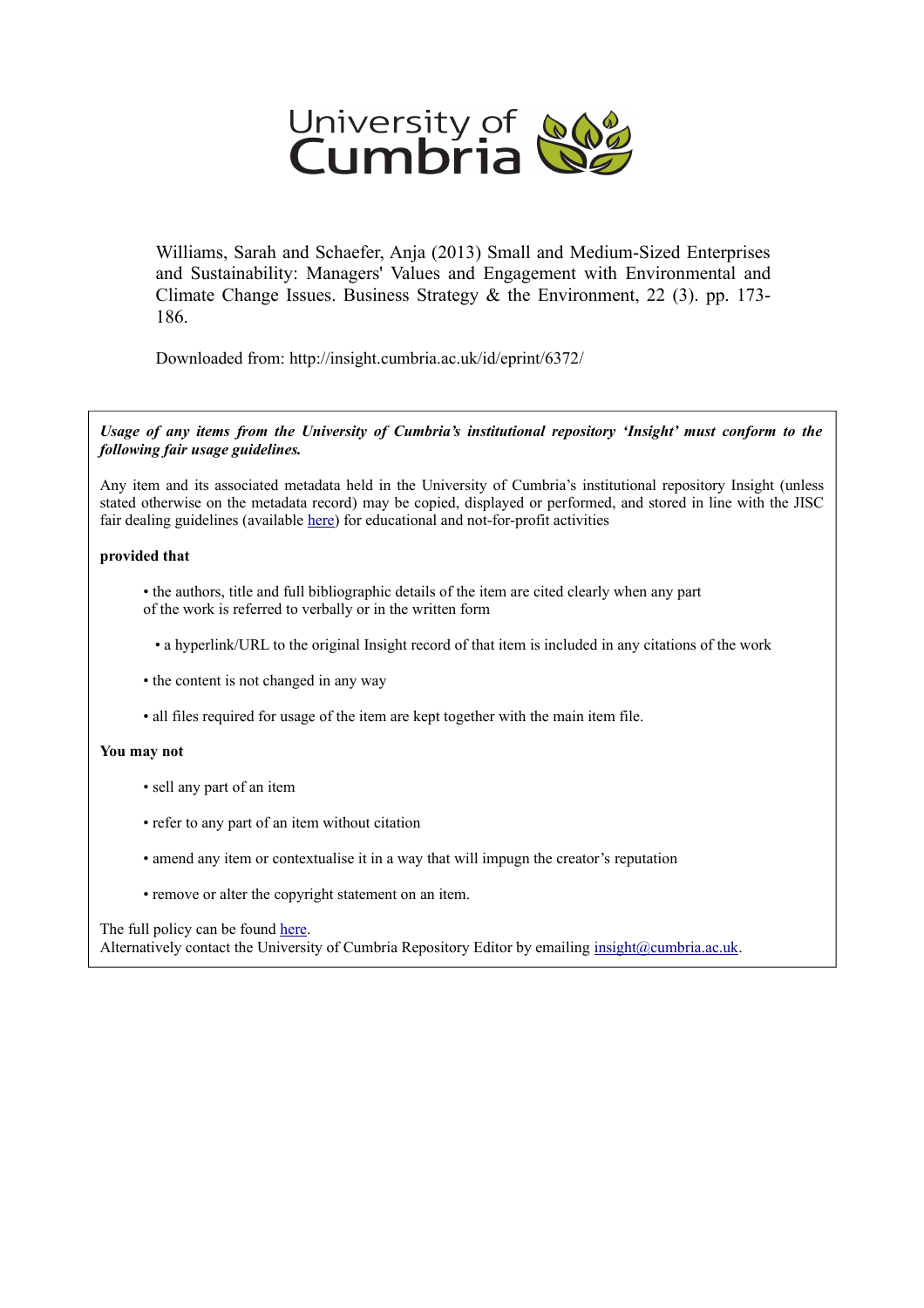# SMEs and sustainability: managers' values and

# engagement with environmental and climate change

issues

By Sarah Williams and Anja Schaefer $1$ 

Open University

<sup>&</sup>lt;sup>1</sup> Correspondence to: Dr Anja Schaefer, Open University Business School, The Open University, Michael Young Building, Walton Hall, Milton Keynes, MK7 6AA, Tel: +44 1908 654705, email: a.schaefer@open.ac.uk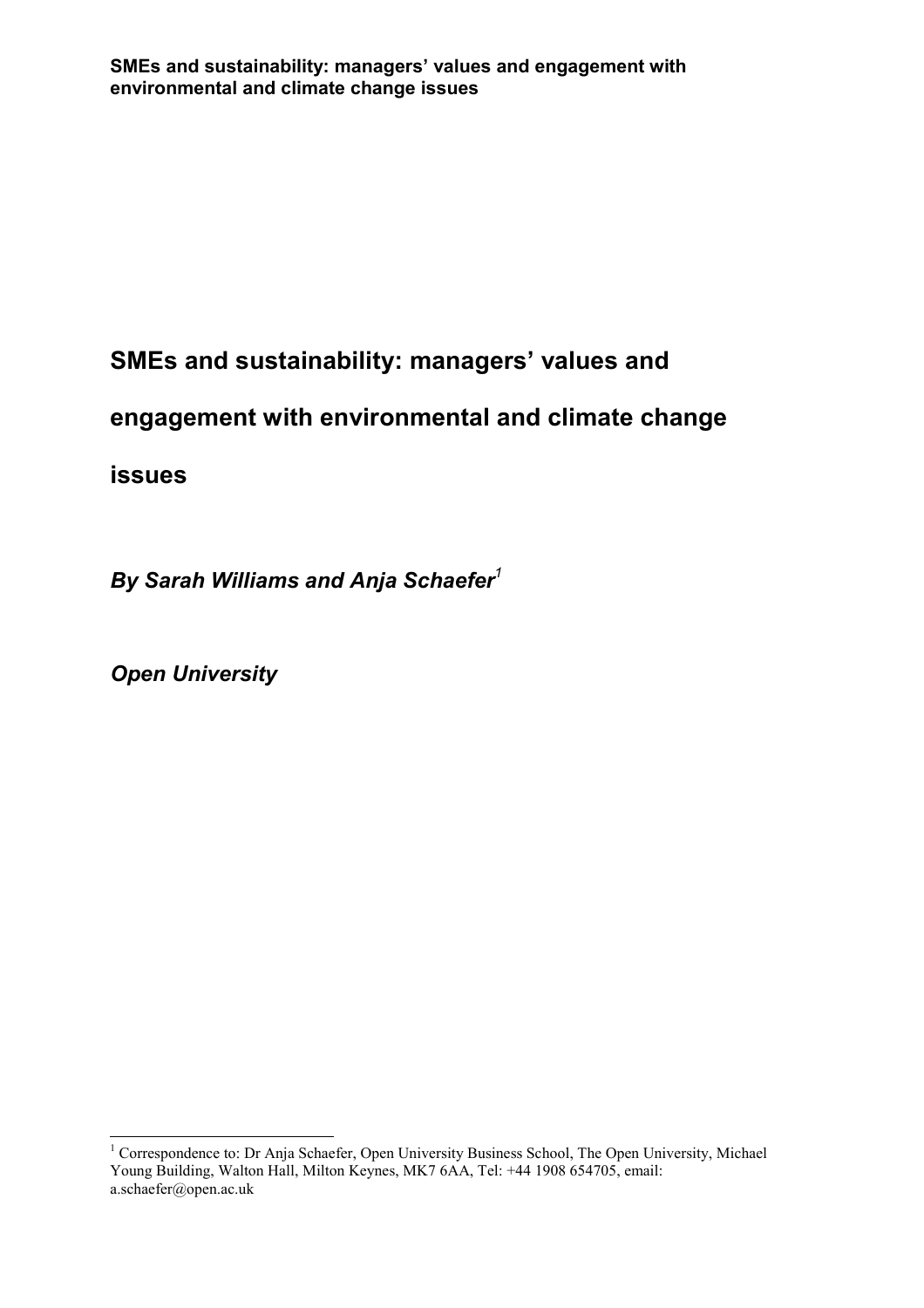# **Abstract**

This article reports on an in-depth, qualitative study into the pro-environmental engagement of small businesses in the East of England, with particular respect to climate change. Managers of environmentally pro-active small businesses were asked about the proenvironmental measures they had implemented in their firms, their motivations for doing so, and their understanding of climate change. The managers in this study had relatively good understanding of environmental issues in general and climate change in particular and had implemented a range of pro-environmental measures in their firms. Their understanding of climate change was a holistic one, which sat within their overall understanding of environmental and social issues. While economic arguments and external pressure played a role in their pro-environmental engagement, perhaps the most notable motivation for managers in this study to engage with environmental and climate change issues were personal values and beliefs. Environmentally engagement managers exhibited an internal locus of control. Some of these findings contrast with the views of key informants in local government and business advice organisations, who tend to emphasise the business case and cost arguments when trying to encourage small businesses towards greater environmental engagement. These findings suggest that public policy and business advice in this area should perhaps focus more strongly on personal values and a sense of being able to contribute to environmental protection in their engagement with small businesses.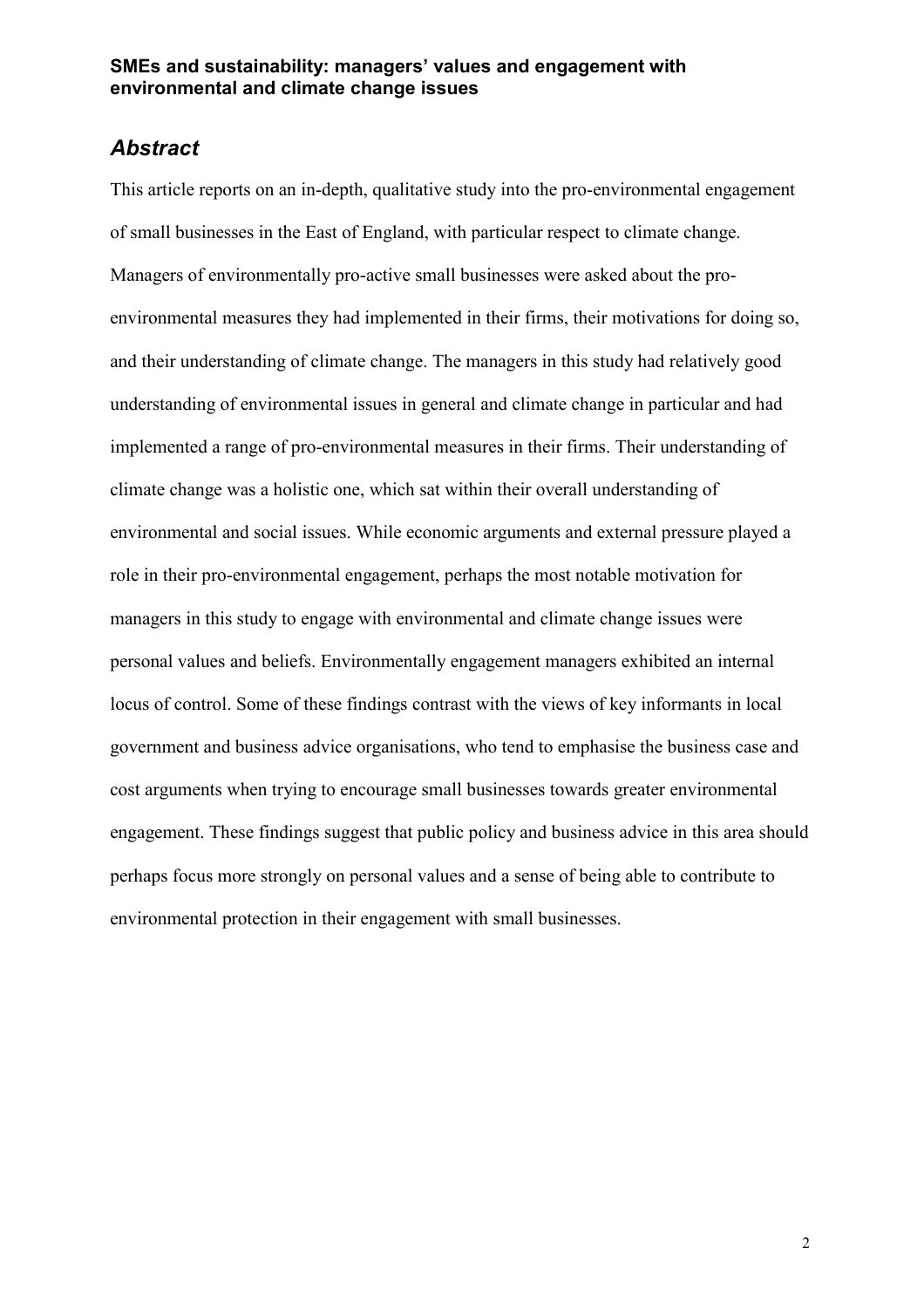# **Introduction**

This paper explores the motivations of managers of environmental proactive small and medium sized enterprises (SMEs) to engage with environmental issues, focusing particularly on the climate change agenda. The research addresses a gap identified in the literature, namely that SME engagement with environmental issues in general and climate change in particular is under-researched. Specifically there is very little work on the environmental engagement of environmentally pro-active small firms.

Climate change is chosen as the focal environmental issue here as it is frequently argued to be the greatest environmental challenge facing the world today (e.g. Henson, 2006; DEFRA, 2009) and is a key focus of international, European and UK policy. With climate change prominent in public environmental debate and government policy (cf. UK Climate Change Act 2008) it was deemed a suitable issue around which to focus the empirical investigation on which this article is based. The existing literature on the business response to climate change (e.g. Kolk and Pinkse 2005; Enqvist et al. 2008; Linneluecke and Griffiths 2010) seems to be largely normative rather than empirical in nature and tends to focus on larger firms. Similarly government policies on climate change often focus predominantly on larger firms (Bradford and Fraser, 2008; Revell and Blackburn, 2007), with less emphasis on the roles that SMEs can play (CCC, 2008). Yet, as SMEs constitute 99% of UK businesses, provide 43% of private employment (BERR, 2007) and may account for 20% of total UK carbon emissions (AXA, 2008) understanding their environmental impact and engagement, both generally and with respect to climate change, seems highly important (Gadenne et al., 2009; Revell and Blackburn, 2007; Purvis et al., 2000).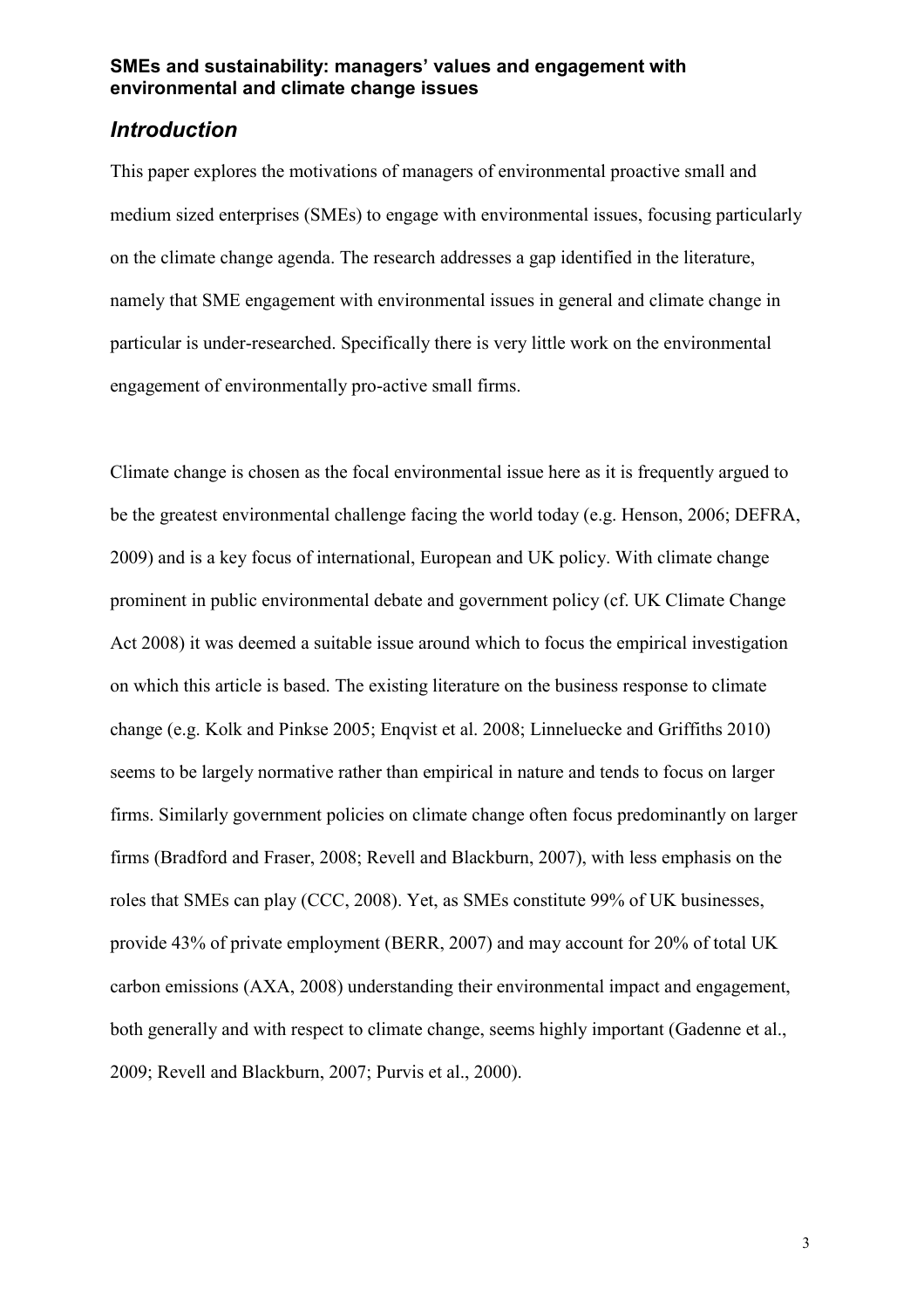There has long been a scarcity of research into how SMEs engage with environmental and social issues in general (Carr, 2003; Spence and Rutherfoord, 2003). Of the still somewhat limited amount of literature addressing SME engagement with environmental sustainability issues even less has looked at environmentally pro-active firms (Revell and Blackburn, 2007). Yet, the views of managers of such firms may be important because, unlike many of their peers, they seem to have already overcome some of the traditional business barriers to greater environmental engagement and might be expected to embrace the challenges and opportunities of climate change ahead of other small (and large) businesses. Looking at the ways in which the managers of such companies understand and engage with climate change and other environmental issues may provide useful insights into how other SMEs might be encouraged to do likewise.

The purpose of this paper is thus to study what motivates managers of environmentally proactive SMEs to engage with environmental issues in general and climate change in particular. We look at the following research questions:

- How do managers of environmentally pro-active SMEs understand climate change?
- What are their motivations for engaging with environmental issues, particularly climate change?
- Specifically, what role do values and personal commitment play in managers' engagement with environmental issues and particularly climate change?
- How does managers' own understanding of their pro-environmental engagement compare to that of other interested stakeholders, such as local authorities and business support organisations?

# Literature Review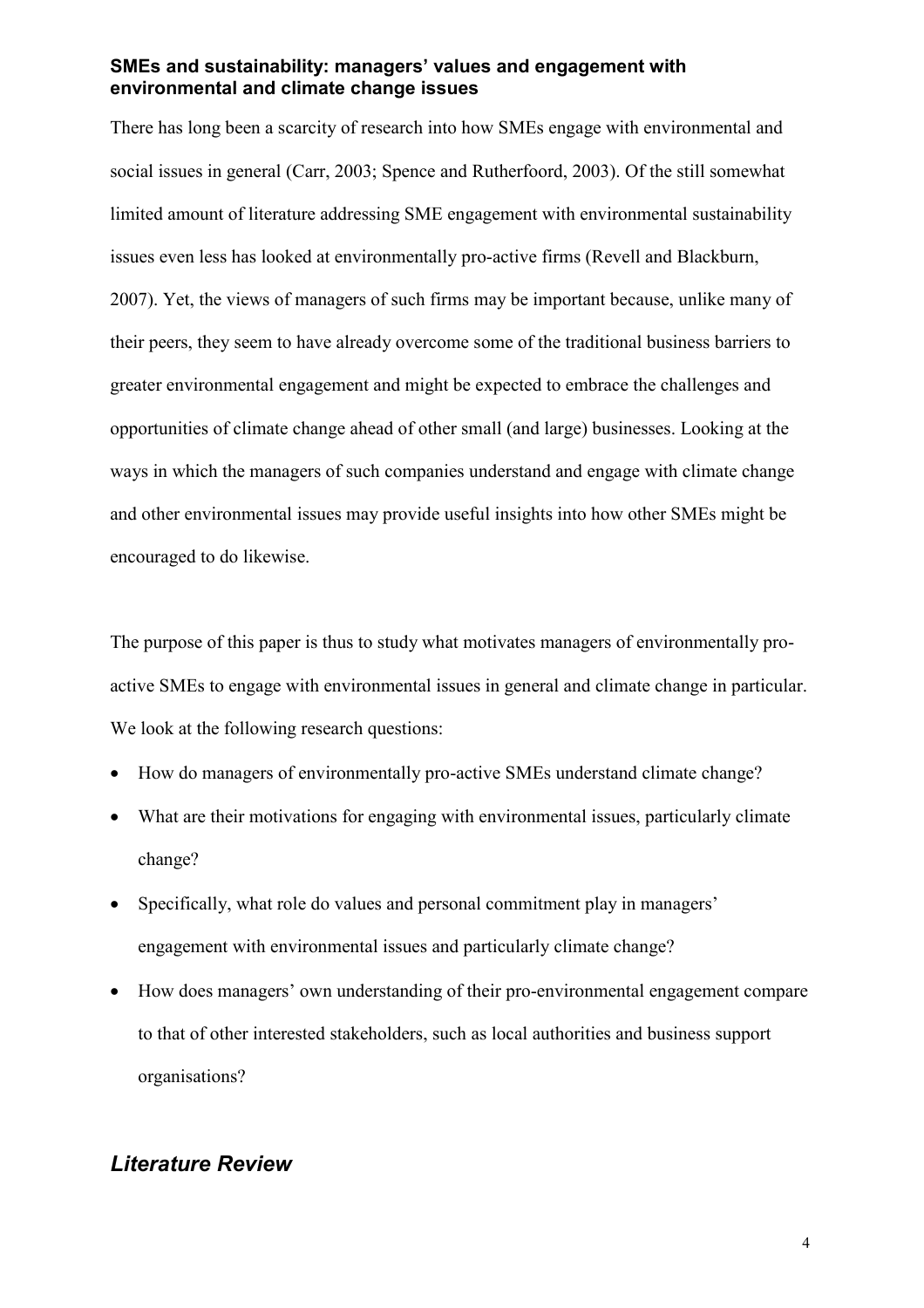SMEs differ from larger firms in terms of their engagement with social and environmental issues. They rarely have codified social or environmental policies (Spence, 2007; Hamann et al., 2009) and seem to engage in fewer explicit environmental and social behaviours than larger firms (Lawrence et al. 2006). Owner-managers often have greater freedom of decision making than managers in a large firm (Hamann et al., 2009) and their personal responsibility and motivations are important in the strategic direction of the business, which can lead to greater engagement with social and environmental issues (Hamann et al., 2009; Vives, 2006; Jenkins, 2004). On the other hand, SMEs are often highly dependent on a small number of customers and are thought to suffer from greater constraints in financial and managerial resources. Small businesses have therefore been often found to have limited ability and willingness to engage with pro-environmental issues (Hamann et al., 2009; Spence, 2007; Biondi et al., 2000; Gerrans and Hutchinson, 2000; Hillary, 2000). Yet, it is dangerous to assume homogeneity of small firms across regions, sectors, cultures and ownership structures (Jenkins, 2004). Small business engagement with environmental and social issues varies significantly between firms and may be sensitive to firm size (Brammer et al. 2011), to sector context (Spence, 1999) and to the competitive value that can be expected from proenvironmental change (Cambra-Fierro et .al., 2008). There is also some evidence that SME engagement with pro-environmental issues may be changing. Recent studies have found that a greater number of small businesses now engage at least in some environmental activities (Brammer et al. 2011; Cassells and Lewis 2011; Revell et al. 2010; Lawrence et al 2006). The literature has identified several broad types of motivators for pro-environmental engagement in business in general. These include compliance with legislation (Paulraj 2009; Kehbila et al. 2009; Lawrence and Morell, 1995; Post, 1994), stakeholder pressure from customers, local communities, environmental interest groups and others (Kehbila et al. 2009; Berry and Rondinelli, 1998; Lawrence and Morell, 1995), economic opportunities arising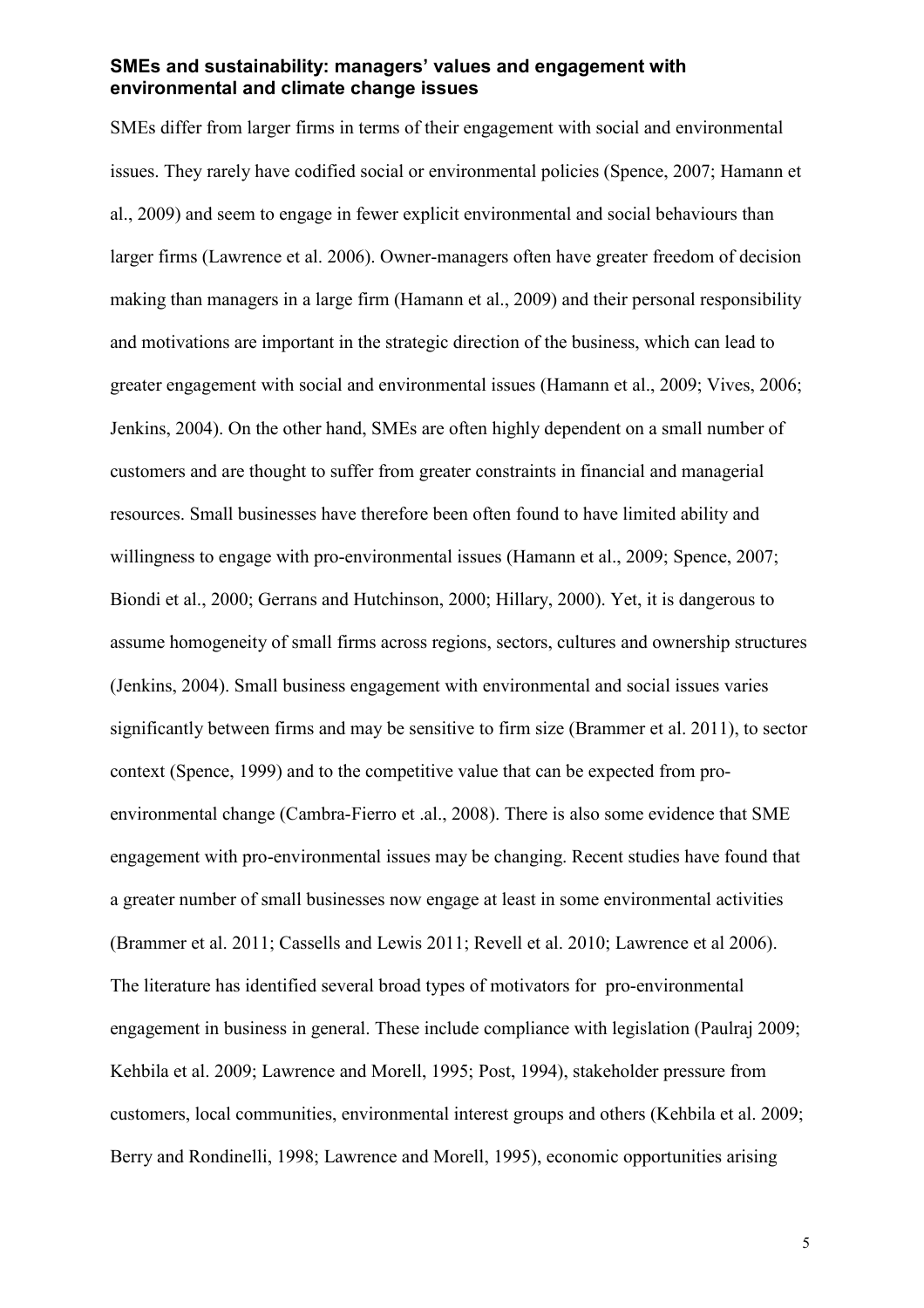from pro-environmental behaviour (Cordano, 1993; González-Benito and González-Benito, 2005; Melnyk et al., 2003) and ethical or ecological motivations (Kehbila et al. 2009; González-Benito and González-Benito, 2005; Melnyk et al., 2003). In an extensive qualitative study into firm motivations and their pro-environmental behaviours Bansal and Roth (2000) identified three broad types of motivations. (1) Competitiveness was discussed in terms of building ecologically related resources and capabilities and was linked to proenvironmental behaviours such as green marketing, source reduction, process intensification and new capital investment. (2) Legitimation covered regulation and external stakeholder pressure. This was talked about in terms of long-term survival of the firm and the license to operate, and was linked to behaviours aimed at avoiding the negative consequences of noncompliance. (3) Ecological responsibility was linked to a more general concern for the public good. Managers emphasised ethical aspects of pro-environmental behaviour, the importance of environmental champions and the values of individuals and the organisation, as well as top management taking responsibility.

Compliance, competitiveness and values driven ecological and social concern have also been identified as motivations for pro-social and pro-environmental behaviour in SMEs. The competitiveness argument underpins much of the UK Government's approach to encouraging voluntary pro-environmental engagement small businesses, particularly with respect to climate change and the reduction of greenhouse gas emissions (Revell and Blackburn, 2007). However, many SME managers have been found to believe that they have no significant impacts on the environment and that improving environmental practice will cost, rather than save, them money (Revell and Blackburn, 2007; Ackroyd, 2002; Purvis et al., 2000; Hillary, 2000). Possible financial benefits from resource efficiency savings may be quite small for SMEs (Fineman, 2000) and may be more easily realised through other than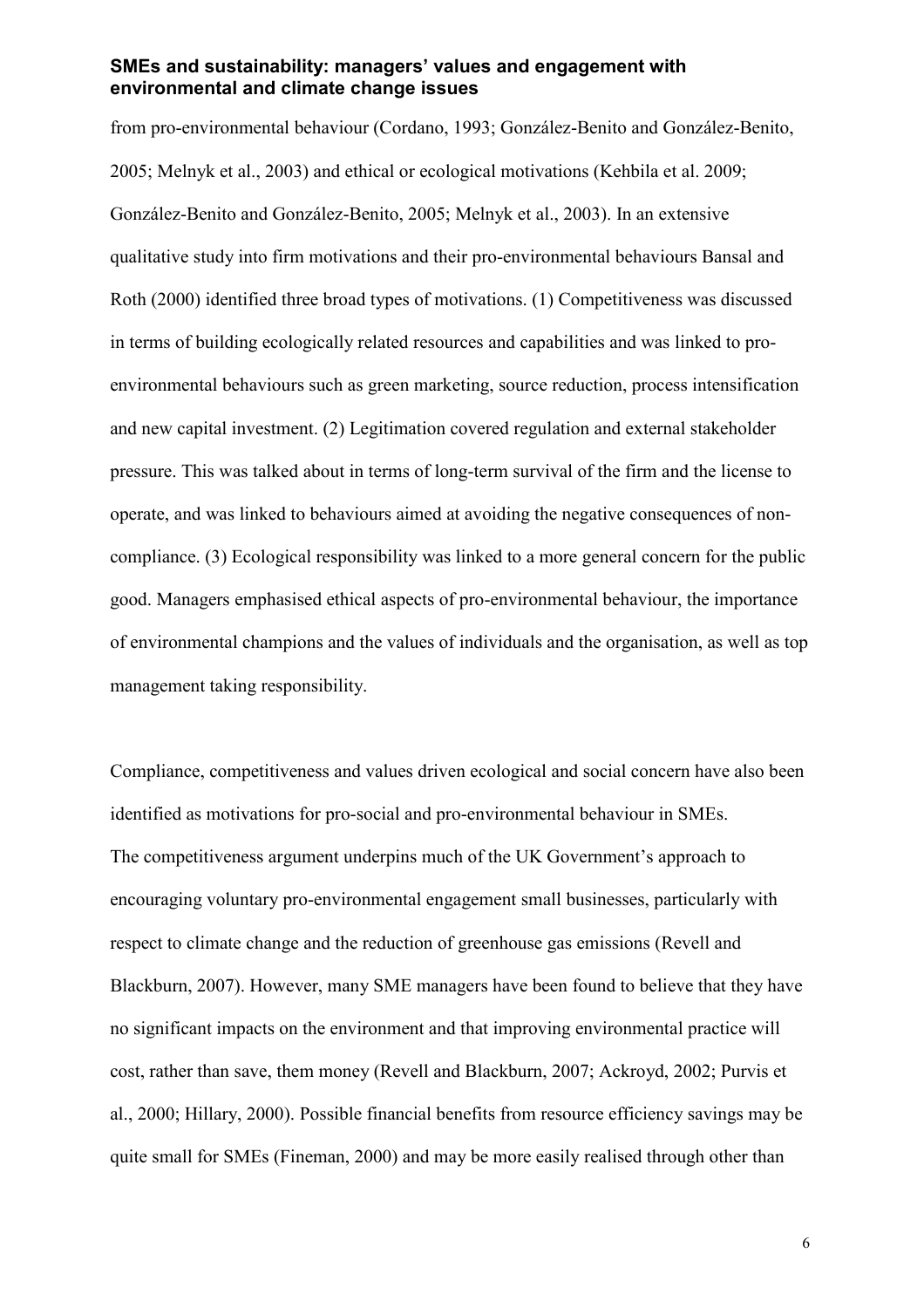environmental means (Purvis et al., 2000). While financial benefits may sometimes be possible, SMEs may not always realise this or find it easy to convert environmental performance into competitive advantage (Gadenne et al., 2009; Simpson et al., 2004; Lefebvre et al., 2003).

Therefore some authors call for a more robust regulatory approach (Simpson et al., 2004; Bradford and Fraser, 2008). Compliance with regulation is seen as a means for encouraging initial pro-environmental engagement (Gadenne et al., 2009; Environment Agency 2007; Fineman, 2000). However, the case for greater regulation is not clear-cut, particularly for very small businesses (UK Environment Agency 2007; Brammer et al. 2011), not least because small businesses can feel that legislation is not really enforced and thus has little effect (Wilson et al. 2011).

This brings us to the third broad group of motivations: values and personal commitment. Values are enduring, normative beliefs about proper standards of conduct and preferred or desired results (Nystrom, 1990; Rokeach, 1979). Fritzsche and Oz (2007) found that altruistic or self-transcending values were positively related to managers' ethical decision making, whereas self-enhancing values were negatively related to ethical decision making. Unlike managers and leaders of large firms, founders of small business organisations often build firms that are in line with their personal aspirations and philosophies. They often have greater strategic and operational discretion over their business, and it is usually within their power to disseminate their own vision to permeate organisational values and culture (Hamann et al., 2009; Heugens et al., 2008; Schein, 2004; Dawson et al., 2002). Thus, personal ethics and business ethics may be more closely aligned in SMEs than in larger firms (Jenkins, 2004; Spence, 1999; Werner, 2008). For these reasons Vives (2006) argues that ethics and religious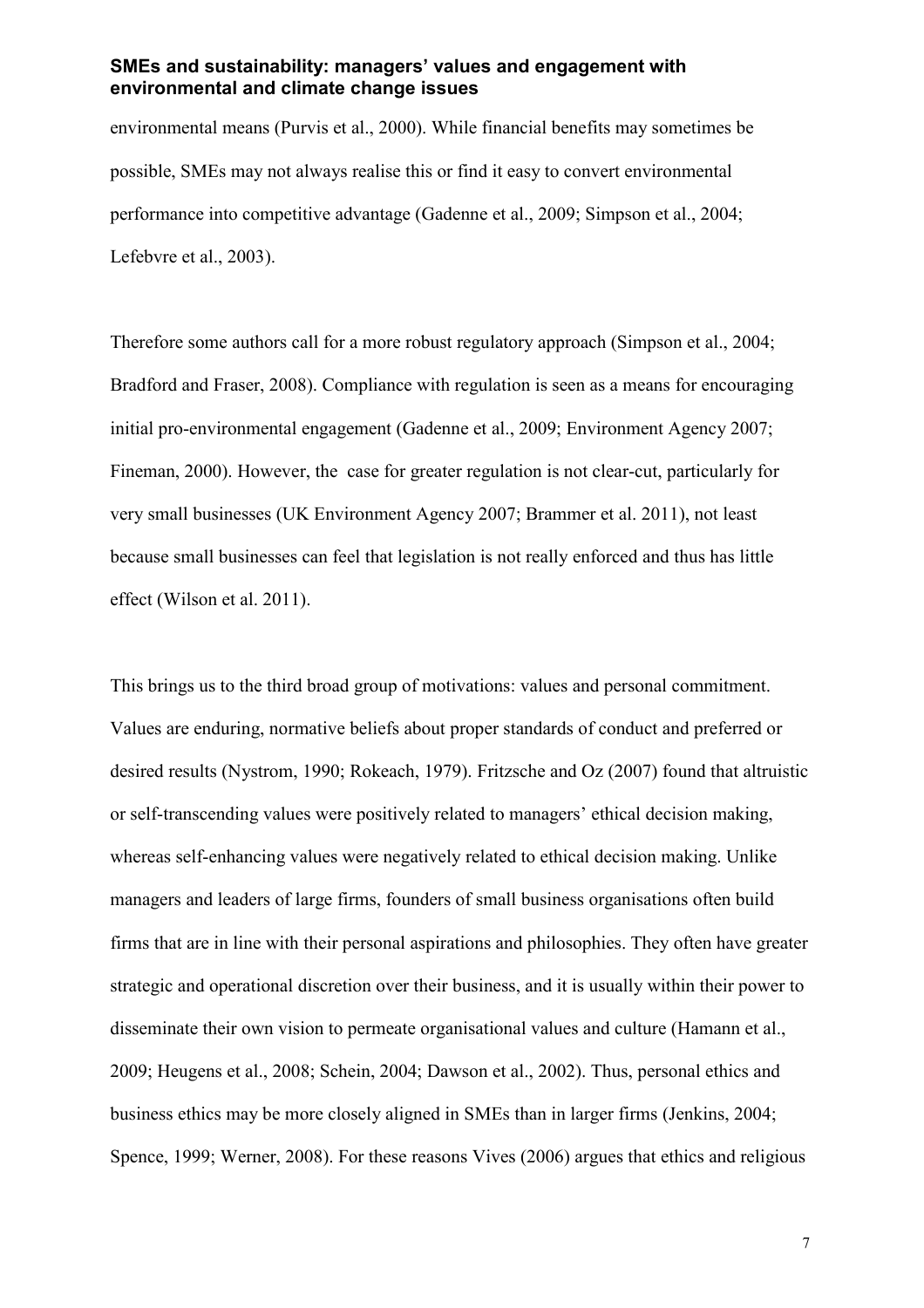values are the most consistent reasons behind socially responsible practice among SMEs, and Sarbutts (2003) suggests that SMEs may sometimes be better placed to adopt socially responsible practices than larger corporations. These considerations have been born out to some extent in empirical studies linking values and environmental engagement (Battisti and Perry 2011; Collins et al. 2010; Cordano et al., 2009; Environment Agency, 2007). In particular, in environmentally pro-active small firms, such as those that belong to a green business network, the personal values of owner-managers seem to play a much stronger part in motivating pro-environmental behaviours than in other SMEs (Lawrence et al 2006).

On other hand, Spence and Rutherfoord (2003) found that while personal ethics were important it was difficult to categorise SME managers easily into value categories and their response to social issues depended also on other personal or outside factors. It is also not clear to what extent one can assume a simple feed-through from values to behaviour. This perhaps suggests that values may be best considered in the specific social, cultural and historical context in which a small business operates.

From the above we conclude that there seem to be some distinguishing features of SMEs that make their pro-environmental engagement potentially different from that of large firms but that SMEs should not be considered one homogenous group. One useful distinction between different types of SMEs may be in terms of their main motivation for being in business. One such distinction is between high growth / high profit oriented entrepreneurs – sometimes termed 'gazelles' (Birch, 1981; Birch and Medoff, 1994) - and 'normal' SME owners, who may be more interested in achieving a work-life balance while obtaining 'sufficient' profits to earn a living (Kuratko 2008). The former are often thought to be largely uninterested in ethical considerations (Hannafey, 2003; Longenecker et. al., 1988) whereas the latter may be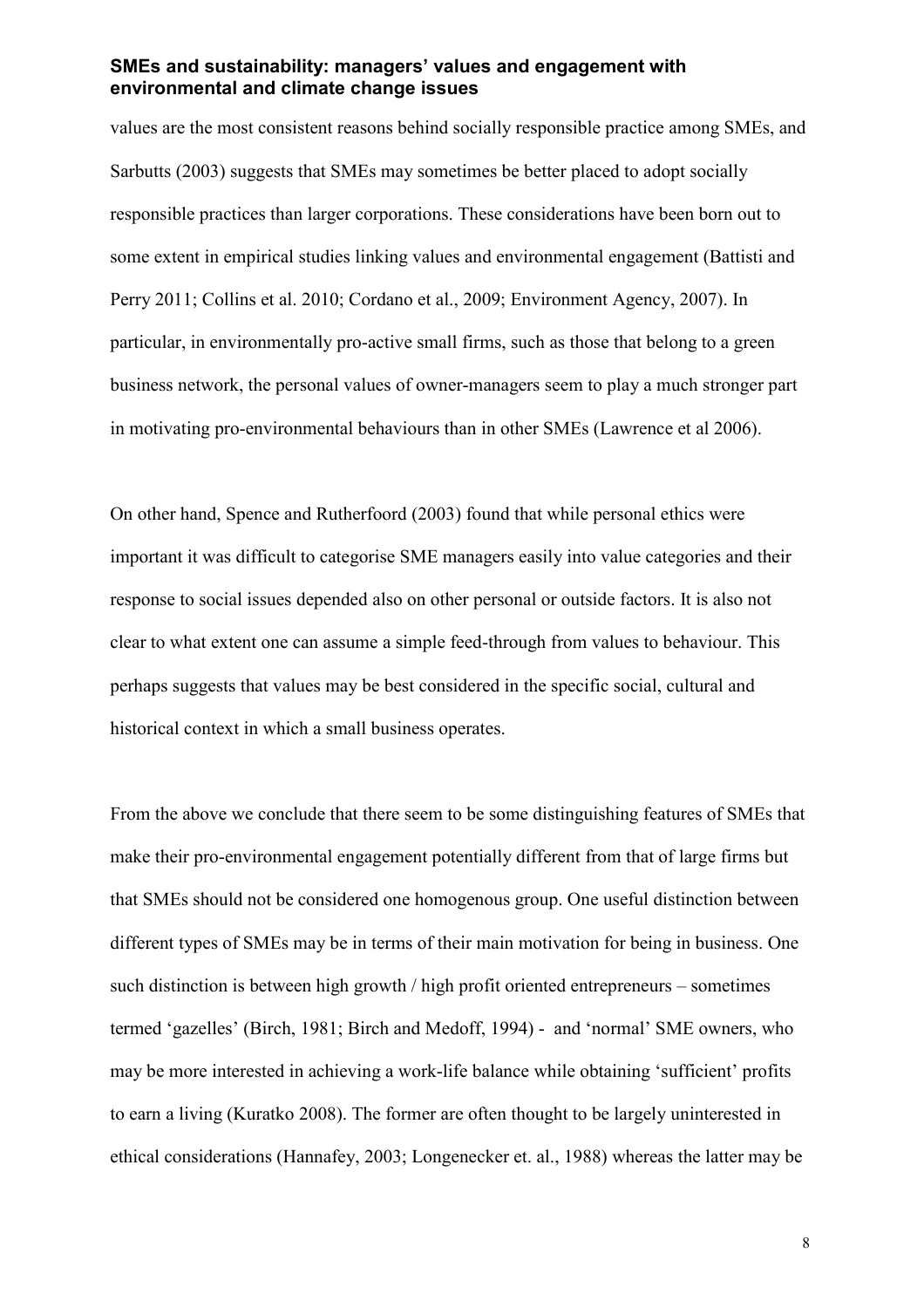more strongly motivated by non-commercial and, at least in some cases, ethical personal interests and values (Hisrich, 1998). Where owner-managers have strong ethical and environmental convictions, small businesses – rather than being reticent and reactive in their environmental engagement – may be sustainability pioneers. We can thus distinguish a third group of small businesses: social and ecological entrepreneurs (sometimes called ecopreneurs). Ecopreneurs adopt environmentally responsible business practices (Schaper, 2002), create green businesses in order to radically transform the sector in which they operate (Isaak, 2002) and/or want to make a living while at the same time solving environmental problems (Bennet, 1991).

For the purposes of this paper, we therefore propose to distinguish between different types of SMEs on the basis of (a) their profit orientation: profit maximising vs. profit satisficing and (b) their environmental orientation: high vs. low. We thus distinguish 'normal' SMEs from both high profit orientated entrepreneurs, on the one hand, and ecological entrepreneurs, whose business is founded on the principal aim of providing an environmental good, on the other hand. We further distinguish between 'normal' SMEs that are reluctant to engage with environmental issues and 'environmentally pro-active, normal' SMEs, whose main business purpose is not an environmental one but who are nonetheless actively interested in reducing the environmental impact of their businesses. The potential usefulness of distinguishing environmentally pro-active, normal SMEs from other types of SMEs is to some extent born out by the research of Lawrence et al (2006) who found that New Zealandian SMEs that belonged to a sustainable business network differed in several key aspects from other SMEs, particularly in terms of the role values played in their environmental engagement.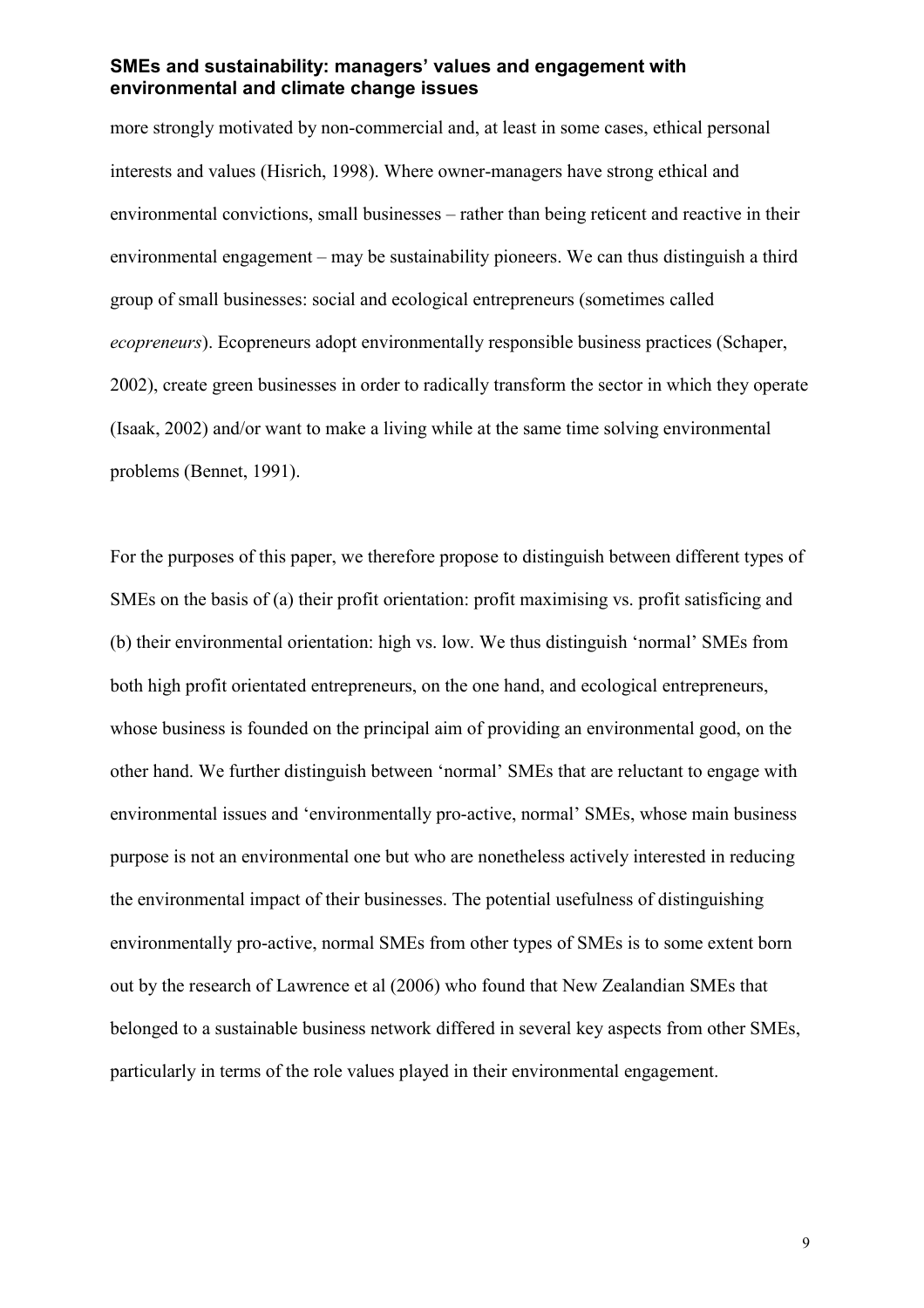Based on this literature review, there appear to be several gaps in our understanding of SME managers' engagement with environmental issues in general and climate change in particular. Firstly, there seems to be almost no research looking at managers' construction of climate change as an environmental and business issue. This applies to both larger and small firms. Secondly, there is still relatively little research on SME managers' engagement with environmental issues in general. Thirdly, very little research seems to have been conducted taking into account differences between various types of SMEs and particularly focusing on environmentally pro-active 'normal' SMEs, i.e. those with an expressed interest in reducing their firm's environmental impact but whose original business purpose is not necessarily an ecological one. The motivations and behaviours of such firms may well give valuable insights into how managers of other 'normal' SMEs might be motivated to engage more with environmental issues. Finally, the UK government favours a voluntary approach to environmental engagement in SMEs, based on a business-case argument for cost saving through environmental efficiency. However, the limited literature suggests that many SMEs may not be convinced by the business case and that personal values and commitment may indeed play a significant role. This research therefore looks specifically at motivations of SME managers to engage with climate change, focusing on all three types of motivations with special attention to values and personal commitment. It also compares managers' accounts of their motivations with the perceptions of government and business advice organisations.

# Methodology

In this paper we take a social-constructionist approach to help us uncover what motivates the owner/managers of a number of environmentally pro-active 'normal' SMEs to engage with environmental issues in general and climate change in particular, and how their personal

10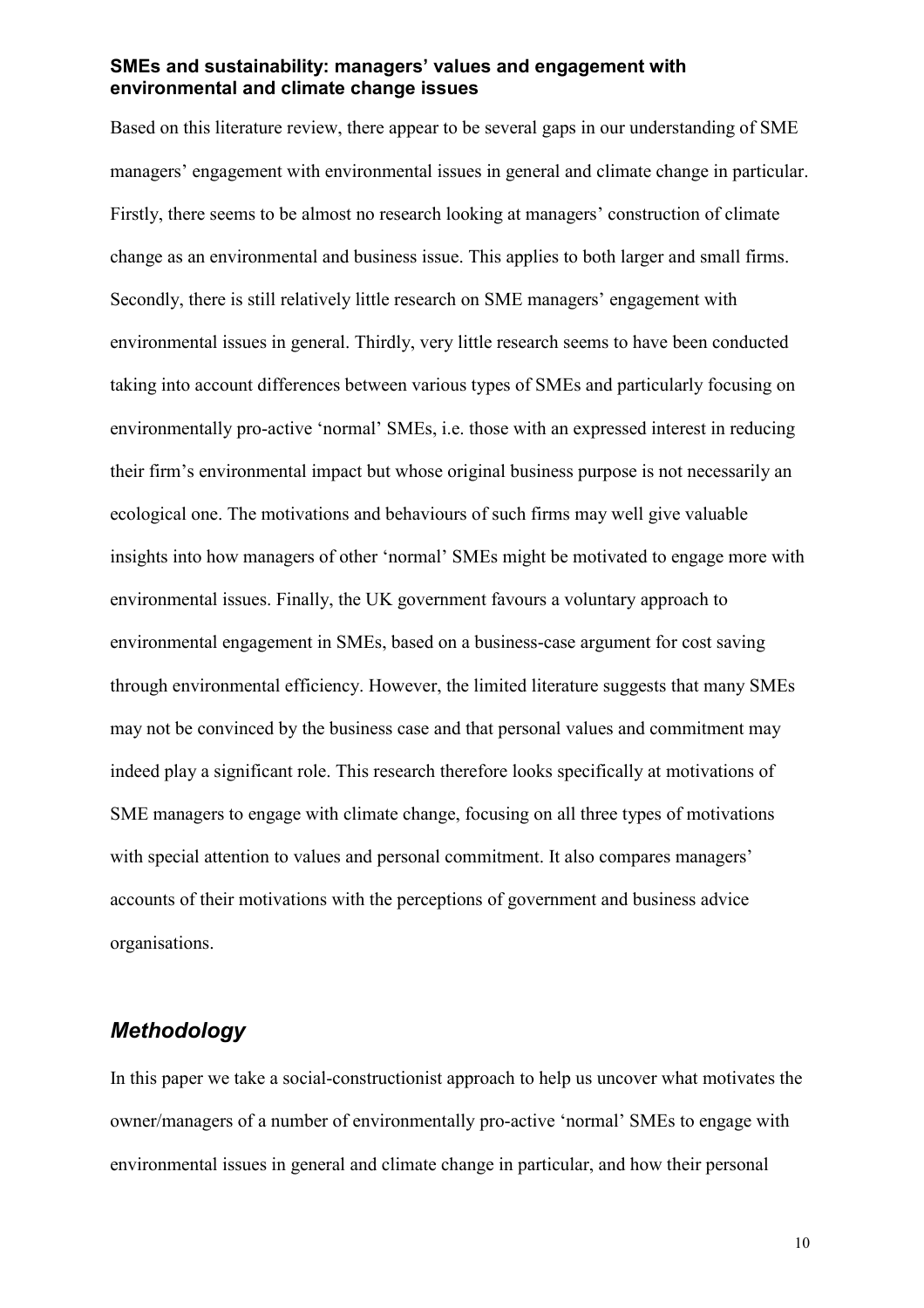values frame this engagement. This calls for the use of qualitative, interpretive methods that can capture people's own understanding of their engagement and motives.

Nine in-depth interviews were carried out with SME managers in the East of England between March and May 2009. This was a purposive sample of respondents that fulfilled the criteria of being owner-managers or directors of environmentally pro-active, 'normal' SMEs as defined above. Time and funding limitations dictated a small sample in a confined geographical area. This limits the empirical generalisability of the findings, i.e. our confidence that the views expressed are representative of environmentally pro-active, normal SMEs in general. A larger sample might also have led to increased certainty that the variety of possible values, views and responses to environmental and climate issues had been captured fully. Nonetheless, the study has led to interesting and useful findings about the possible motivations of SME managers to become environmentally pro-active, and particularly the role of values. Our findings can therefore contribute to knowledge in an area of pro-environmental business engagement that has hitherto not received as much research attention as it would seem to merit. The results from this study should be followed up by larger scale research to delve more deeply into the role of values in shaping proenvironmental motivations of SME managers.

Respondents were recruited in a number of ways, using the principal researcher's contacts through her previous work as a consultant for environmental business support organisations. All interviewees were either owner-managers or directors of their firms. The firms were in a wide range of different sectors, including various services, transport-distribution and manufacturing.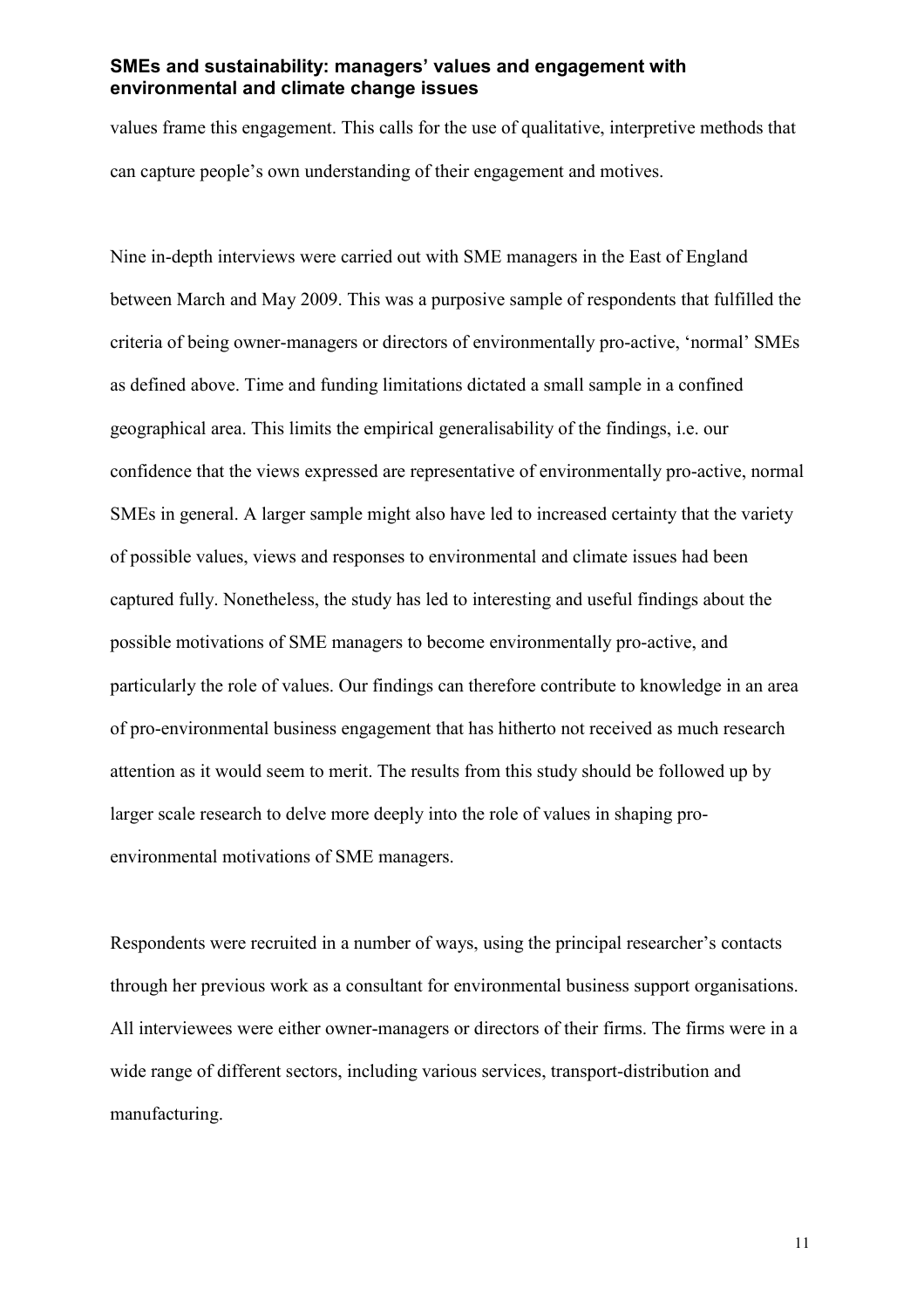The interviews with business managers were supplemented with interviews with twelve key informants, recruited using the principal researcher's contacts among business support organisations and local authorities. The use of key informant interviews at an early stage gave the researcher the opportunity to refine research questions and uncover key environmental and climate change issues that might be explored further in the later stages of the research (cf. Revell and Blackburn, 2007, for a similar approach). The interviews were also used to explore the views of these local government and business support officers regarding the best approach to encourage SMEs to engage with climate change.

All nine manager respondents were recruited from firms that had shown some signs of being environmentally pro-active but who were not ecological entrepreneurs, i.e. whose avowed main business purpose was a commercial, not an environmental one. It is difficult to operationalise environmental pro-activity in a rigorous, objective fashion that fits all businesses and their contexts, and we are not aware of any reliable measure of this proposed in the literature. In classifying socially or environmentally pro-active SMEs it seems important to bear in mind that many of the institutionalised control mechanisms found in larger firms are uncommon in small firms and so are not likely to provide a useful indicator of environmental pro-activity (Spence, 1999). Thus, a flexible and intuitive approach to identifying environmentally pro-active firms was adopted. Possible respondents were identified through the main researcher's attendance at two local authority organised business events or via referral from key informants or other manager respondents. In order to crossreference environmental pro-activity, managers were asked during the interviews to describe the pro-environmental practices their business currently engaged in. These are summarised in Table 1 and seem to confirm that these businesses can indeed be categorised as environmentally pro-active.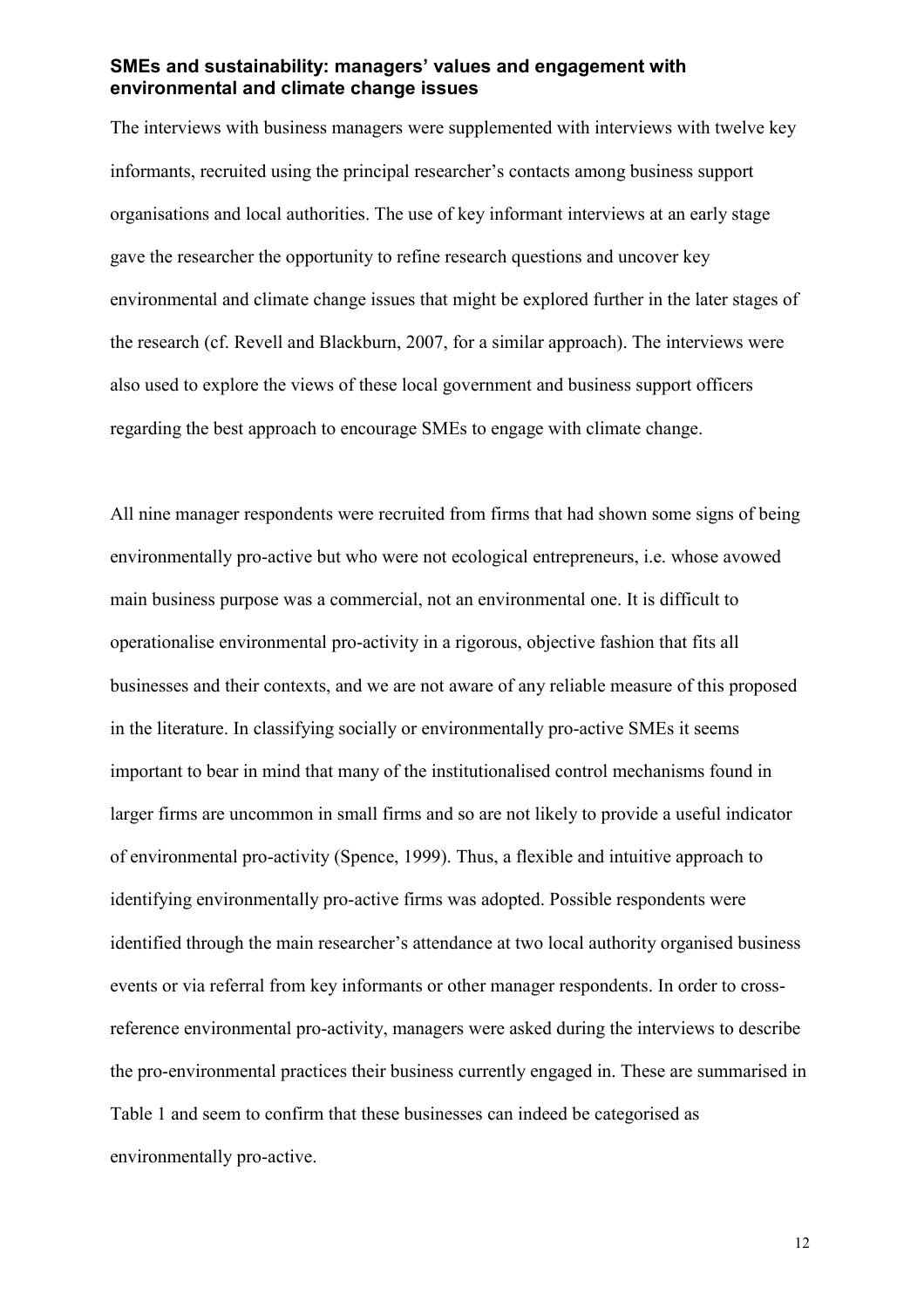[Insert Table 1 approximately here].

The semi-structured interviews explored managers' understanding of climate change and their motivations to engage with environmental and climate change issues, with particular emphasis on the role of personal values. In addition the interviews probed into the perceived drivers and barriers to pro-environmental action. Each interview lasted approximately 60-90 minutes and was digitally recorded and fully transcribed.

Analysis followed an iterative, close reading approach, where the data was first coded using categories derived from the literature. Summaries of individual interviews were sent to the respondents in order to allow them to comment. After feedback from respondents and a comparison of the initial results with the literature, a second round of analysis followed, using new codes arising out of the data. Data was then grouped into four themes: behaviours; motivations and barriers; values and beliefs; understandings of climate change. This stage also drew on data reduction methods suggested by Miles and Huberman (1994), in particular the use of lists and cognitive mapping to identify themes and patterns. Re-coding back to original sources was followed by a replacement of formal language derived from the literature with language used by the managers themselves in the categorisation, allowing us to be truer to the flavour of the interviews. Data was then linked back to the literature and reevaluated on the basis of external comment from both key informants and two academic colleagues.

# Findings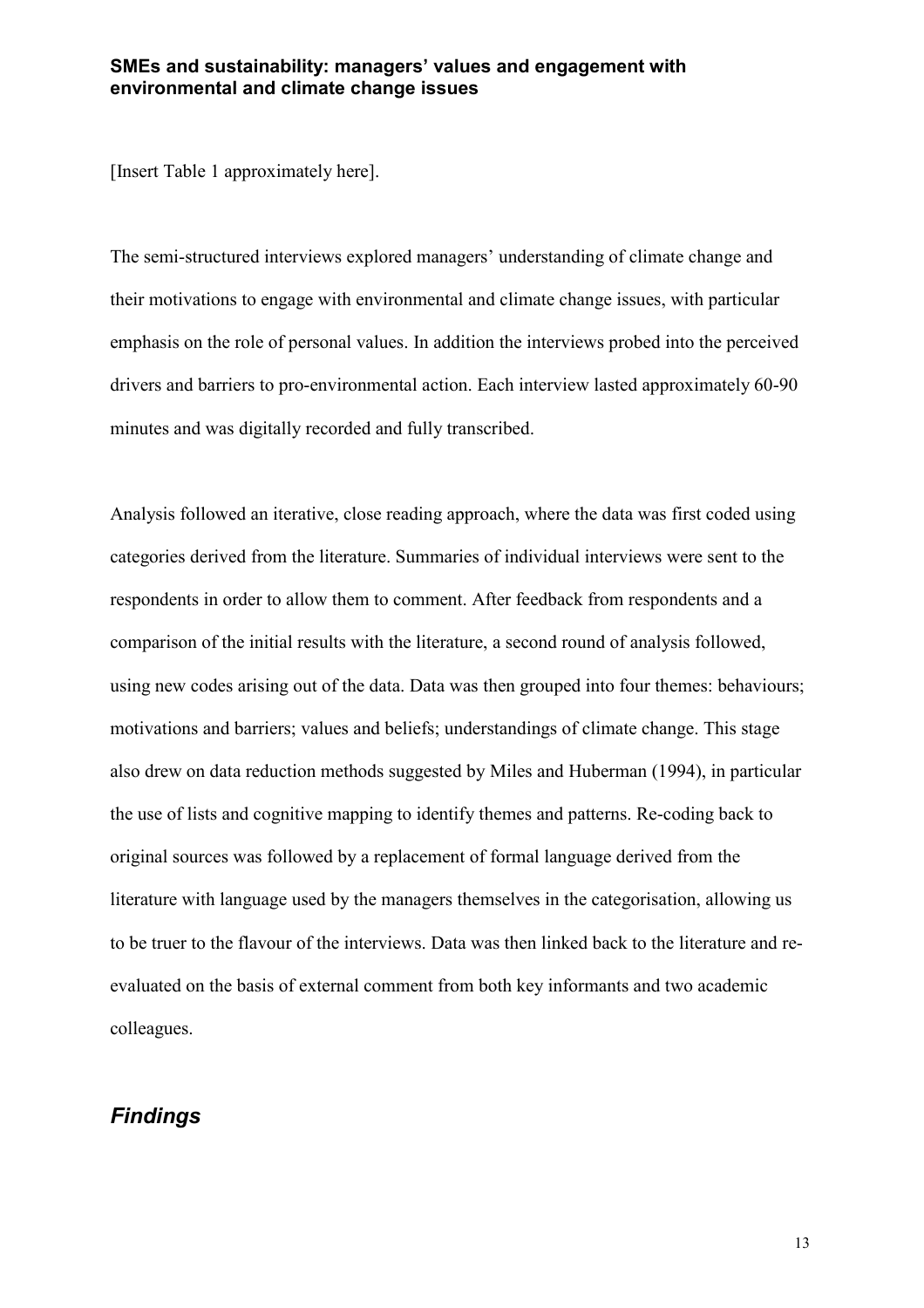We start this section with an introductory discussion of the ways in which managers in our study understood climate change. We then discuss the motivations that managers presented for their engagement with pro-environmental issues in general, and climate change in particular before looking in more depth at managers' values as a key motivation. Throughout the section, we juxtapose the views of managers of environmental pro-active small businesses with the views of key informants in local government and business support organisations.

Climate change had some 'issue salience' (cf. Bansal and Roth 2000) for our manager respondents. All nine managers said they were familiar with and interested in the climate change debate and expressed views on how climate change affected their personal lives and their businesses. They seemed to exhibit more knowledge and less confusion about the phenomenon than shown in earlier studies (Purvis et al. 2000; Crichton 2006). Respondents built their understanding on a diverse range of mostly popular sources, such as media and film, rather than information targeted at them as businesses. This greater awareness of climate change could be due to an educating effect of the greater media exposure of the subject over recent years or it could be due to the composition of our sample, i.e. managers who had shown signs of environmental pro-activity.

Our respondents all constructed climate change within a wider understanding of the environmental and social dimensions of sustainability, albeit not necessarily in a particularly technical, environmental sense. They tended to see climate change as an 'extension' of other environmental and social concerns, in the context of an inter-related world.

14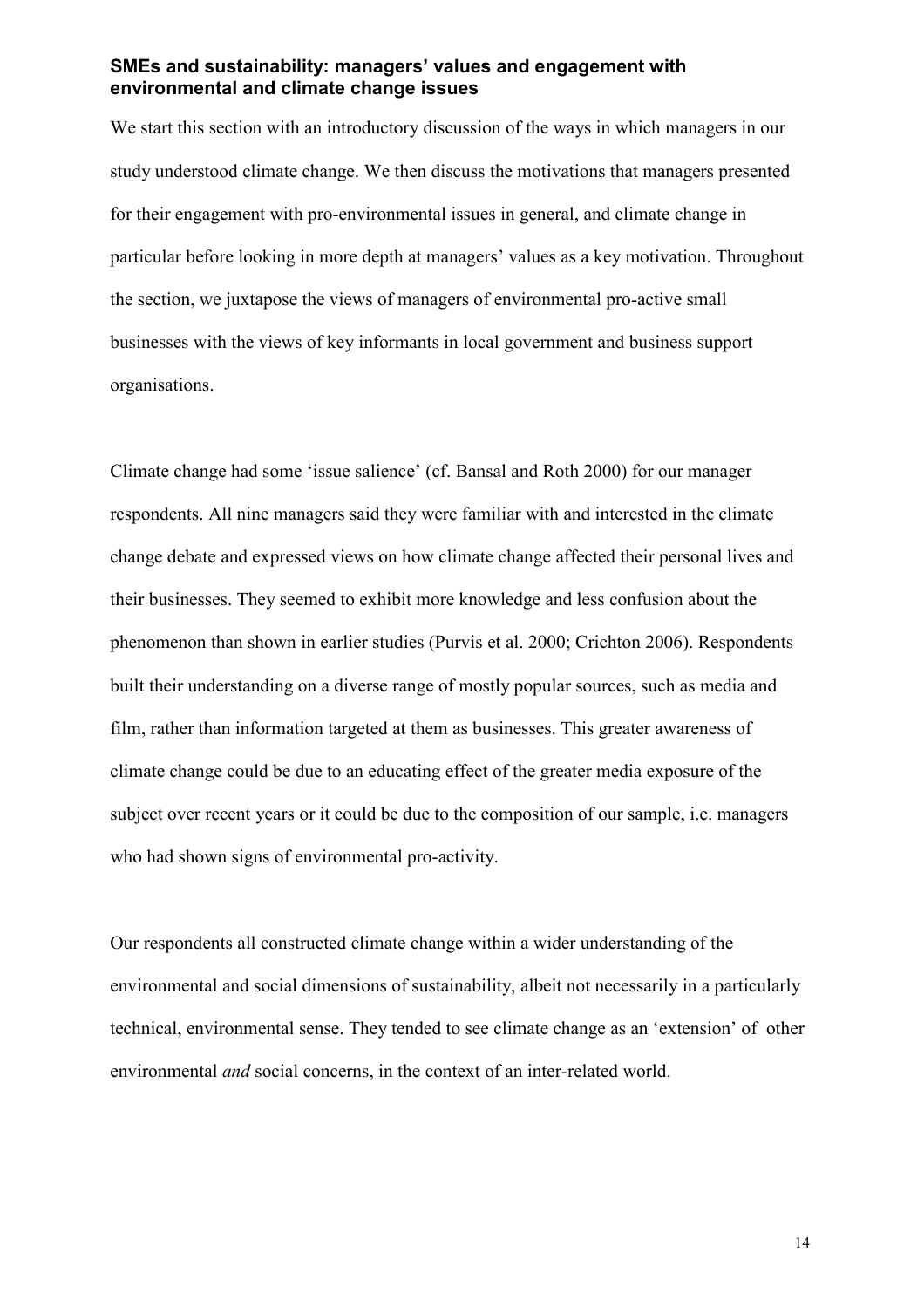M2: To me everything's the same. You know, ok bits are different to other bits, but it's a global view of the environment that I've got I think…

M5: …it is all part and parcel of the same thing because everything that we do adds to the warming up… I don't know how you can take it out, it's all interlinked.

Several respondents made links with 'rampant consumerism', which they held responsible for driving climate change through greed, energy consumption and wastefulness. Yet the impacts would be felt greatest by those least able to respond, i.e. the poorest people, particularly in the developing world though also in the UK, and by vulnerable systems and species of the natural world.

M8: "I mean, the Western world washes its dirty linen in China and Asia, and we're all blissfully unaware. … Somebody, somewhere is being exploited, and it's not a person, it's the earth, you know, it's both actually."

This did not mean that climate change and its impact on their business was always unequivocal in managers' minds. Respondents said they considered the environment a stakeholder in their business decision making and some suggested that the environment was at the 'forefront' of their minds. Yet, some respondents also expressed confusion over contradictory opinions on the science and anticipated impacts of climate change, particularly where sceptical arguments came from industry sources they trusted, and scepticism about the motives of popular promoters of the climate change message.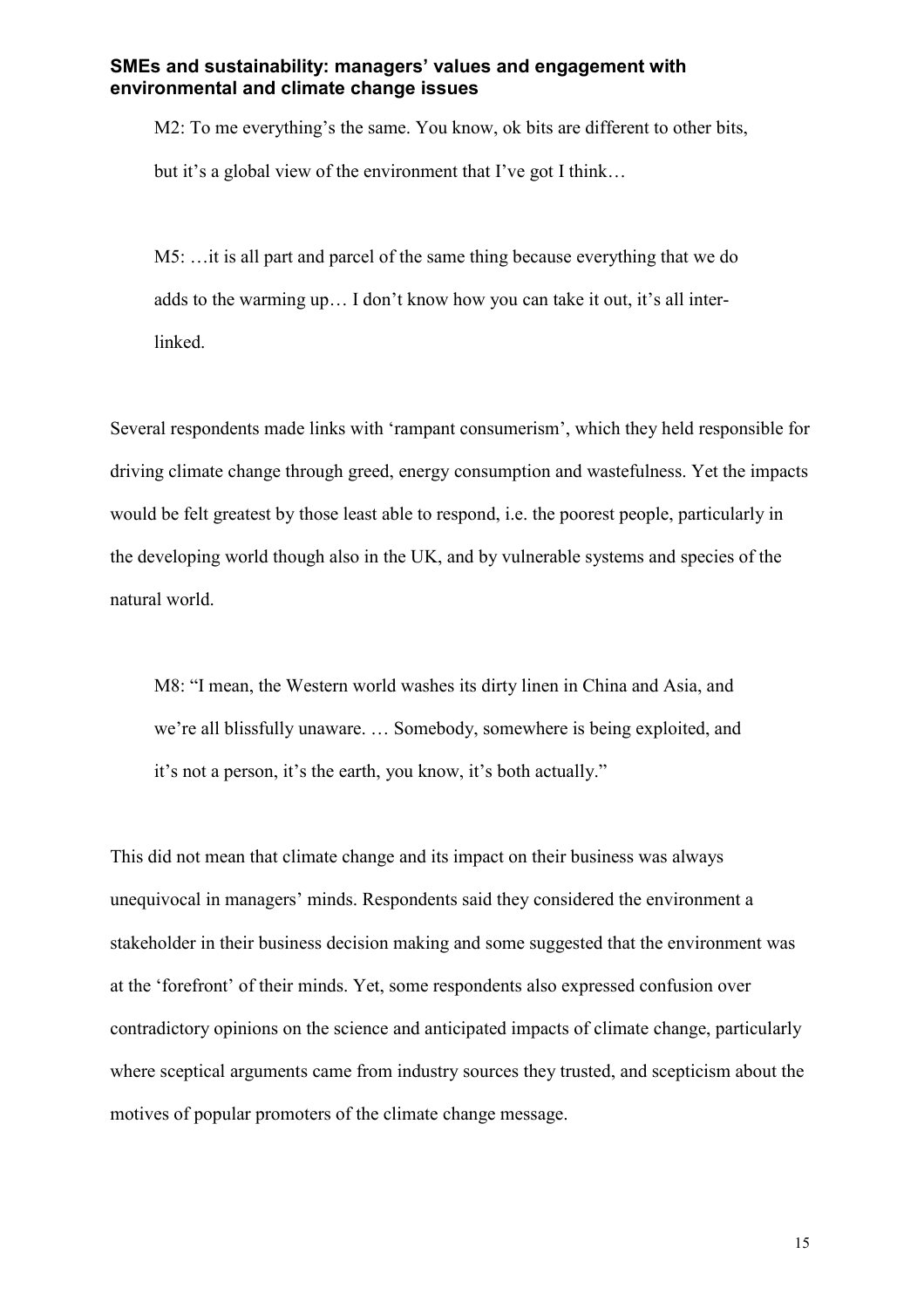M8: I still feel, I'm a floating boater on that one I think. I want to believe it, but actually I don't want to believe it, I hope it's not true. But you know, you look at the Inconvenient Truth [climate change documentary produced by former US vice-president Al Gore] and you think my god, you know, this is real, this is happening. Then I went to this [...] presentation, and what they didn't show you on Inconvenient Truth, […] was that 20 miles to the west, there's the largest arctic shelf forming, on record… Al Gore was on a presidential ticket, […], are these necessarily the right figure heads for telling us..?

Several of our respondents contrasted their holistic general understanding of climate change with what they described as a limited knowledge in a technical sense, related to the detail regarding what needed to be done at a practical personal and business level. Several of our respondents felt that lacking technical knowledge was important because contradictions in detail undermined their ability to make decisions.

M3: … and actually there are some things that appear to be better for the environment but it might take more energy to produce. For example, one of the things is cotton, cotton seems to be very natural, but actually from what I understand, the chemicals that go into the water that goes into producing cotton mean that environmentally it's not actually a very good thing.

So while the SME managers in our study exhibited greater awareness and understanding of climate change issues than found in earlier studies they still expressed some difficulty in translating their awareness into practical action for themselves and their businesses. Mostly the reasons for this seemed to be that they found it difficult to weigh up the environmental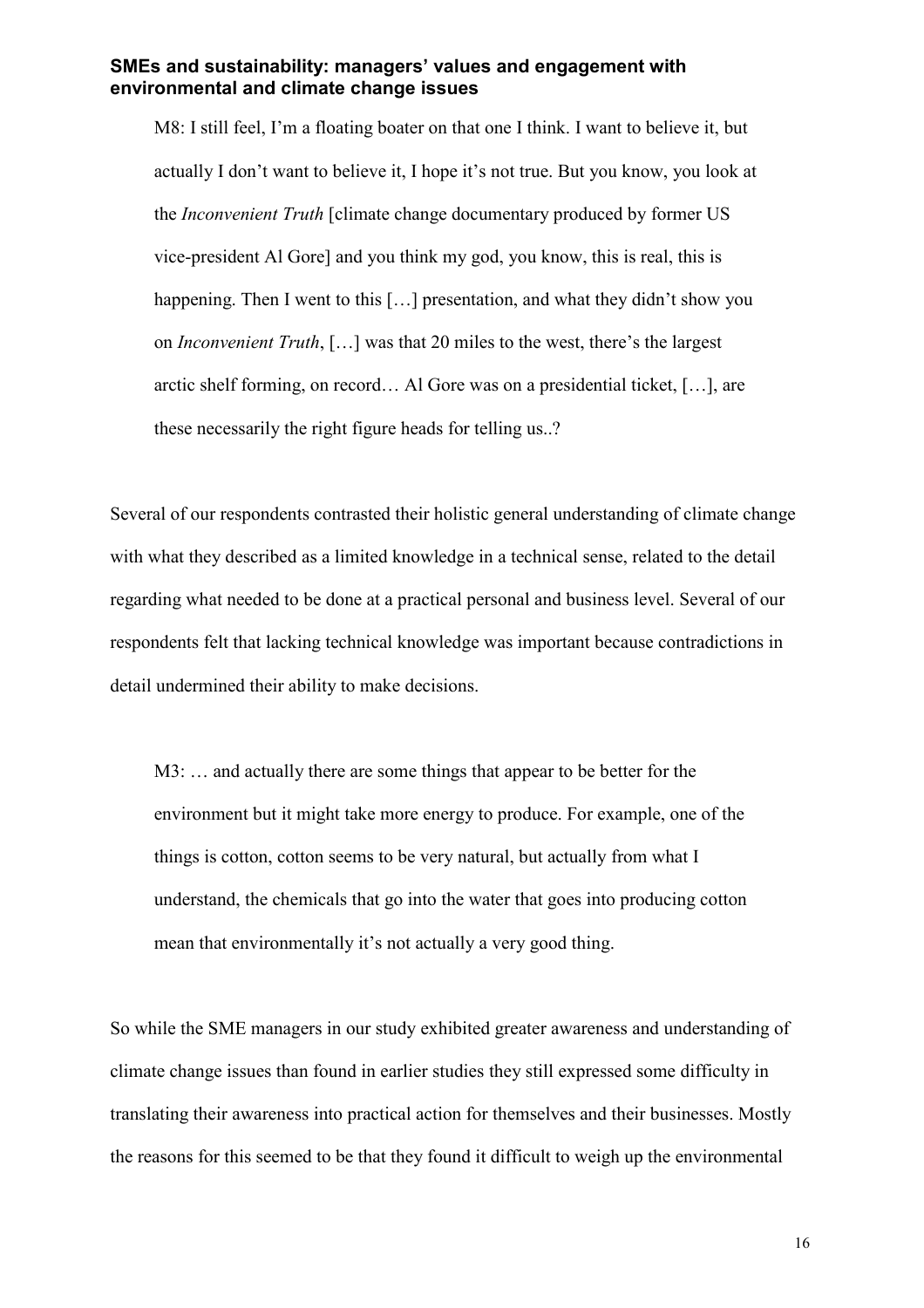advantages and disadvantages of particular actions and thus to decide what was the best course of action. The following quotes illustrate this:

M3: ... I suppose part of it is that there are a lot of counter-arguments out there, and there is the issue about how much of, you know how much methane is produced by cows. And what is, in terms of climate change, what is the kind of best diet to look at. And there's the whole issue about bio fuels as well.

M1: ... sometimes the things that you do, and you think, this is a darn good idea to improve the environment, have terrible adverse consequences elsewhere. … I mean you see these people throwing up wind turbines on their houses and that, you know, it's because they don't understand that you need a certain wind speed and you need a certain size of wind turbine to generate anything decent, and so eco for eco's sake, no thank you.

The holistic understanding of climate change displayed by managers contrasts with the views expressed by key informants in local government and business support organisations. Key informants were of the opinion that SME managers in general saw climate change as largely separate from other environmental concerns; that they had too many demands on their time to engage with this complex, long term topic; that climate change was not seen as a business issue by SME managers; and that the only way to engage them with this issue was to focus on cost savings. Therefore they promoted the energy efficiency and environmental management agenda in terms of quick financial wins for the companies. Key informants were also largely sceptical of the ability of SME managers to see how their own actions 'impacted on the bigger picture' and believed that SME managers were often sceptical of the science behind climate change. Our findings suggest that at least environmentally pro-active SME managers were both able and willing to engage with the climate change debate and saw this very much within a wider environmental and social agenda. However, managers' views that

17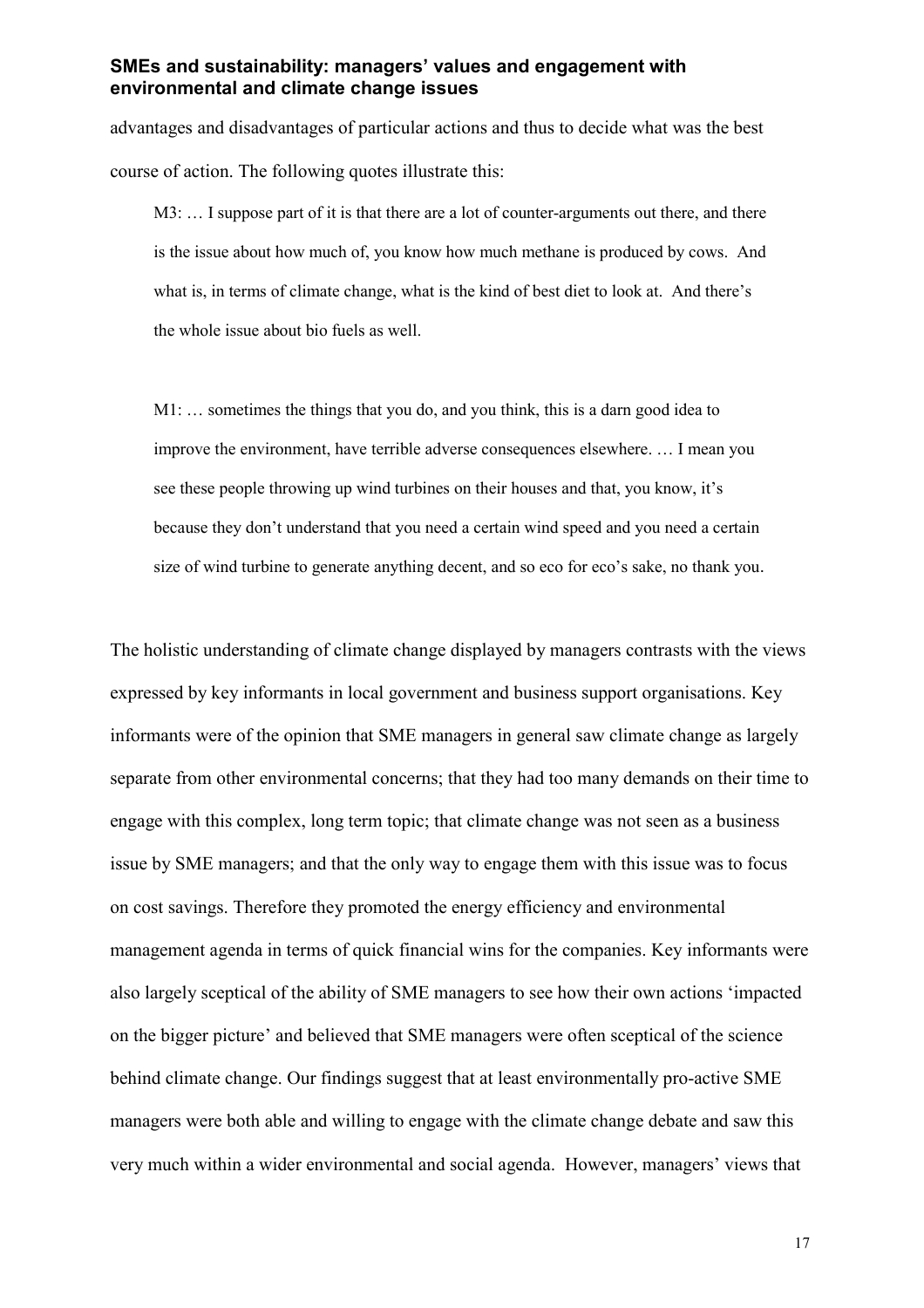they often lacked the technical knowledge to make judgements on conflicting climate change claims were to some extent echoed by key informants, several of whom thought that SME managers needed a better understanding of climate change and that a certain amount of belief was needed in order to motivate action.

#### Motivations for engaging with environmental issues

Respondents' professed motivations to engage with environmental and climate change issues in general fell into the three categories of motivations identified in the literature: the business case / win-win (competitive motivations); external business environment, including regulation (legitimation motivations); and personal engagement / values (ecological responsibility motivations). Motivations relating to these three categories could be identified both in what encouraged managers to engage in pro-environmental practices and what discouraged them from doing so. A summary of managers' motivations is provided in Tables 2 (motivations for pro-environmental behaviour) and 3 (motivations against proenvironmental behaviour).

[Insert Table 2 approximately here.]

[Insert Table 3 approximately here.]

The above tables show that all three categories of motivations played a role in managers' perceptions of what encouraged or discouraged them from adopting pro-environmental practices. It is interesting to note that business strategy and cost factors were mentioned as often, if not more so, as a discouragement than as an encouragement. Managers talked about what they saw as contradictions in government policy and vested economic and political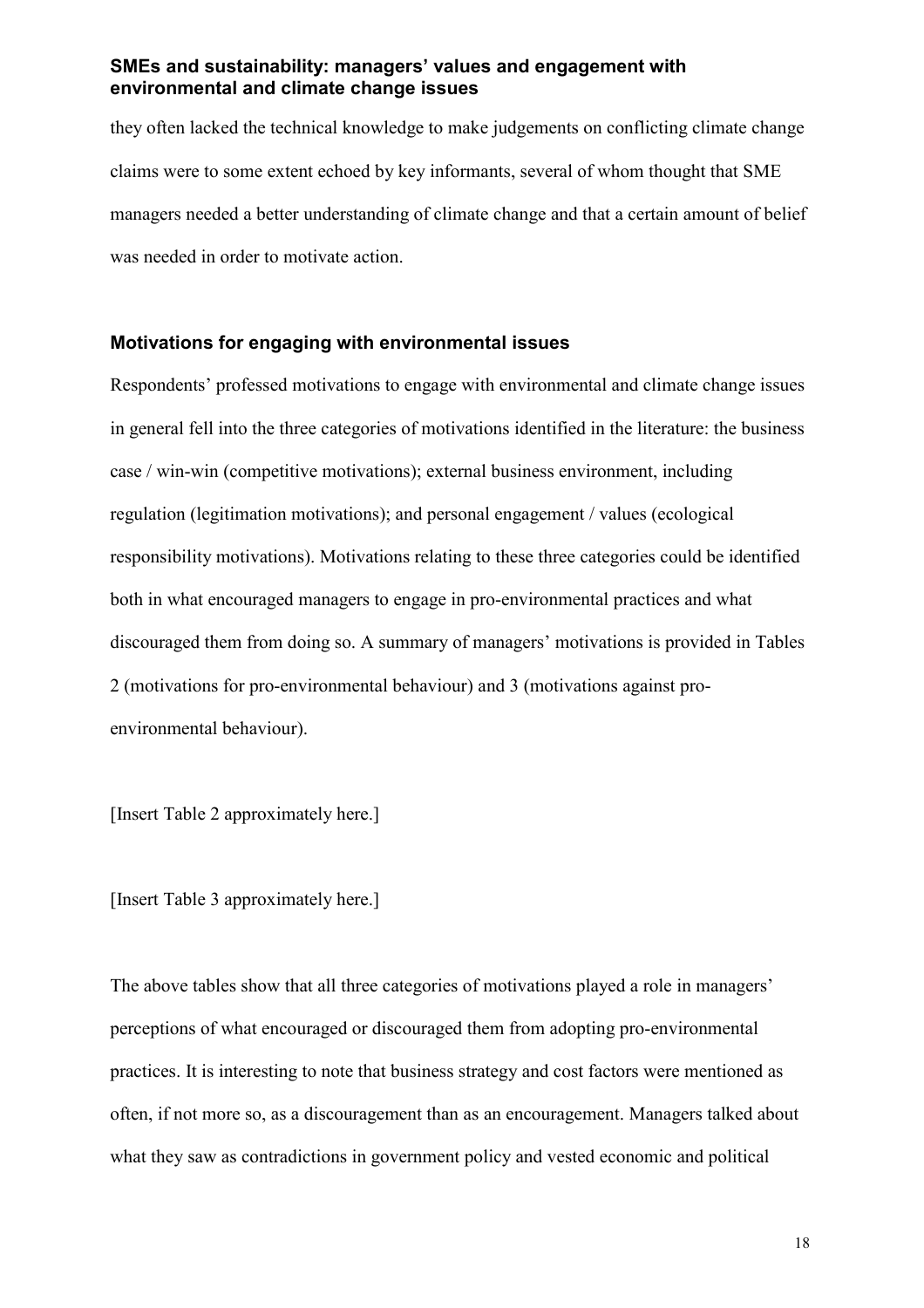interests, which could discourage them from taking pro-environmental action. Thus even these environmentally proactive managers felt that the business case for pro-environmental engagement was not strong. In contrast, personal values and engagement of owners, managers, staff and/or other contacts were mentioned most commonly as motivations. Despite perceived contradictions in government policy, the need to comply with external expectations from local and national government and from customers was also perceived to be important. Industry sector seemed to play a role in the main motivations cited, particularly in terms of whether the industry was subject to specific environmental regulation. Thus, the manager of a small chemicals company cited compliance with legal and regulatory requirements as a key motivator for pro-environmental actions – although personal values were still a key motivation for him wanting to go beyond legal compliance in his business. By contrast, the manager of a small, community-based arts business stated that both a community spirit and the need for cost reductions encouraged them to engage in proenvironmental activities such as using recycled materials.

All respondents constructed their engagement with environmental and climate change issues at least partially in terms of personal values and concerns. They were able to link their views on environmental issues and climate change to personal beliefs and values, and in some cases this seemed to be their main motivation. The literature review had suggested that, for reasons to do with the characteristics of SMEs and their owner-managers, personal values could be particularly important in understanding their environmental motivations and practices. Once values emerged as a potential motivator from the interviews, the interviewer therefore probed more deeply into respondents' construction of their own values and how these interacted with their business practices. In particular, she probed into the nature and roots of respondents'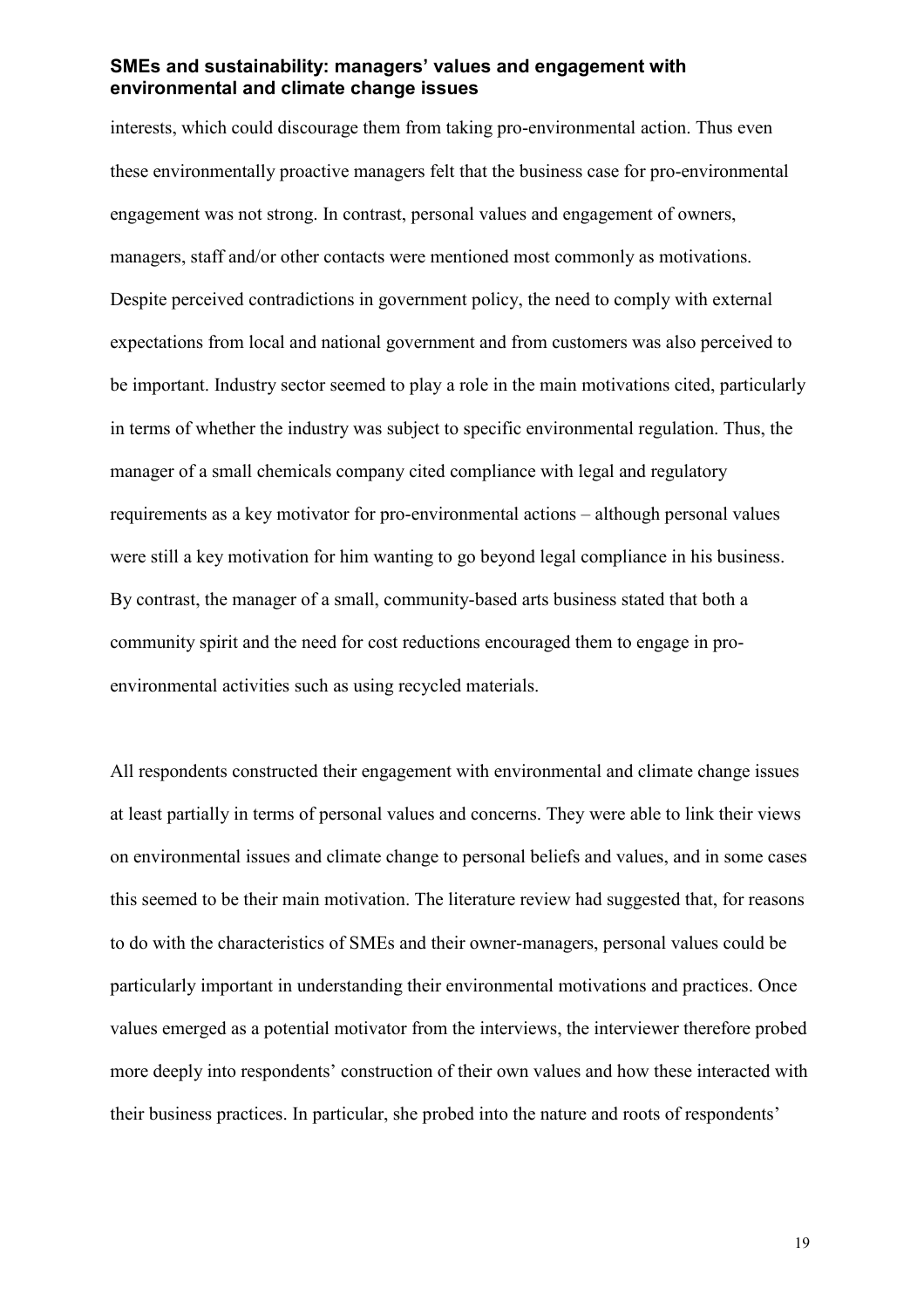values and how these helped them frame their own and their businesses' responses to climate change.

All respondents demonstrated environmental concern and stressed the importance of environmental pro-activity although they did not describe themselves as 'environmentalists' and expressed some scepticism about 'new age environmentalism' and 'tree hugger types'. They were clearly saw themselves as businesspeople, not social or environmental entrepreneurs, i.e. their motivation was primarily a business one. Several of our respondents seemed to carry an image of environmental activists as somehow different from ordinary people, as illustrated by the following quote:

M8: "..I haven't got braids in my hair and smoke spliffs and go dancing over an open fire at the weekend and all that, but I'm really interested in our future, in how we're going to get there, how it can be delivered, what I can do at micro level…"

The values expressed were generally non-religious (with one exception), and several respondents explicitly stated that they had no religious affiliation or beliefs. By contrast, some managers talked about their values as being 'humanistic', apparently in the sense of extending a care for fellow humans to a care for the environment (c.f. British Humanist Society, 2010), or 'derived from science', particularly an understanding of the place of humanity in the course of evolution and the inter-relatedness of nature. In this sense they seemed to be expressing a kind of non-religious stewardship environmental ethic informed by human reason and science (c.f. EPA 2010; Callicott, 1994).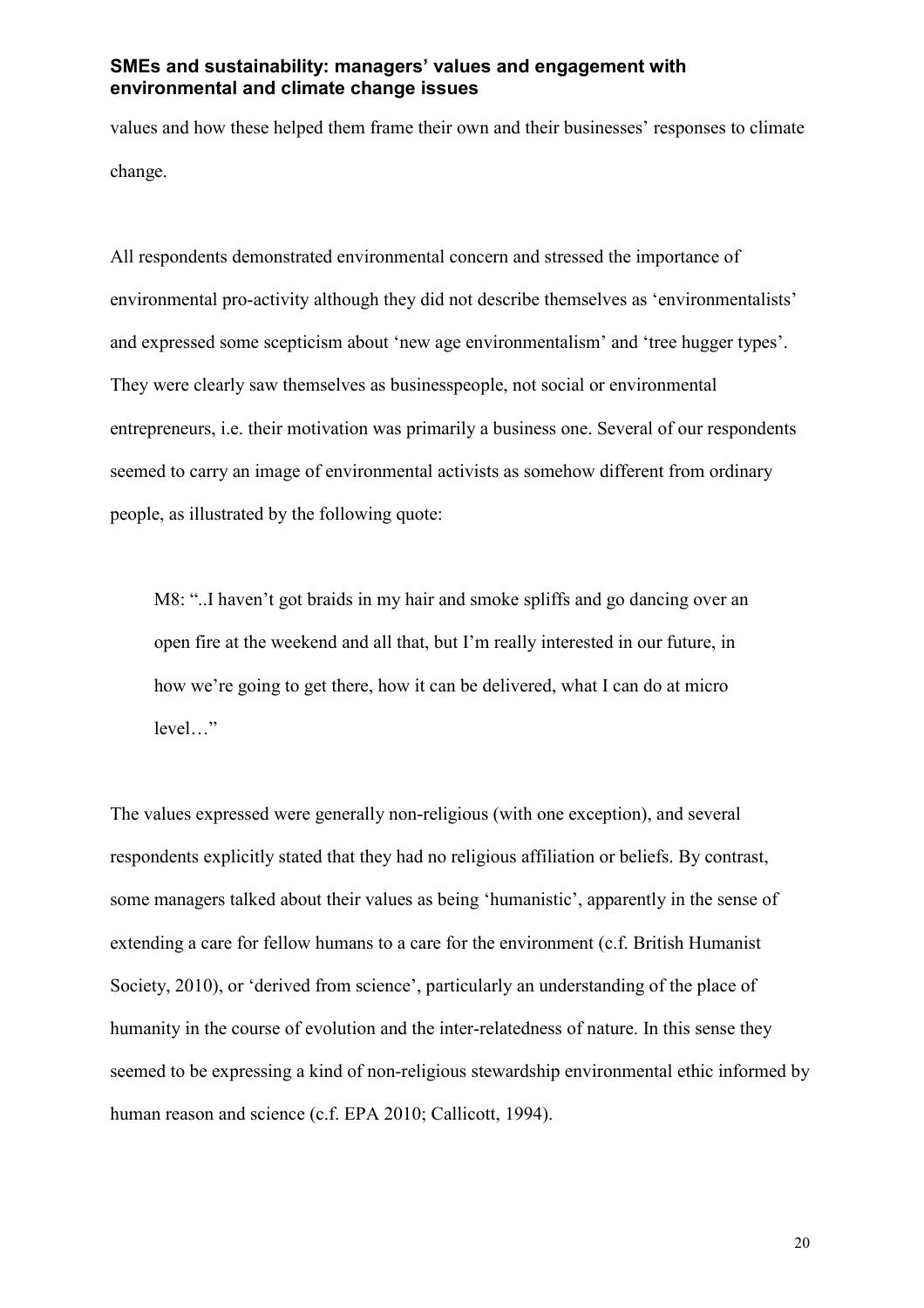M1: "...so, I'm not particularly religious, but I think that perhaps it's a more humanistic sort of approach really, just to feel that we've got this beautiful planet and we should look after it and the creatures on it as well, obviously. You know, have respect".

M4: "... I value the environment I think because I know the science behind why we're here and how we're here, and without every little bit of it we're in trouble... I don't like faith but a philosophy of life, that encompasses compassion and care, just care for what's around you, you know, instead of just shitting on your planet, is extremely important to me.."

In other instances, managers linked their environmental concerns to more generally otherdirected values and a sense of prudence:

M3: "… you didn't waste things, you took responsibility for your actions and how they affected those people around you and the community as well, and that has been something that has always been very important to me too..."

Several of our respondents stated that an interest in and a concern for the environment was something they had experienced from an early age and that the values underpinning their environmental concern had been part of their upbringing.

M2: "I can't explain it but it's a values driven upbringing that I think would lead me naturally to want to do something that's right rather than what's obviously wrong".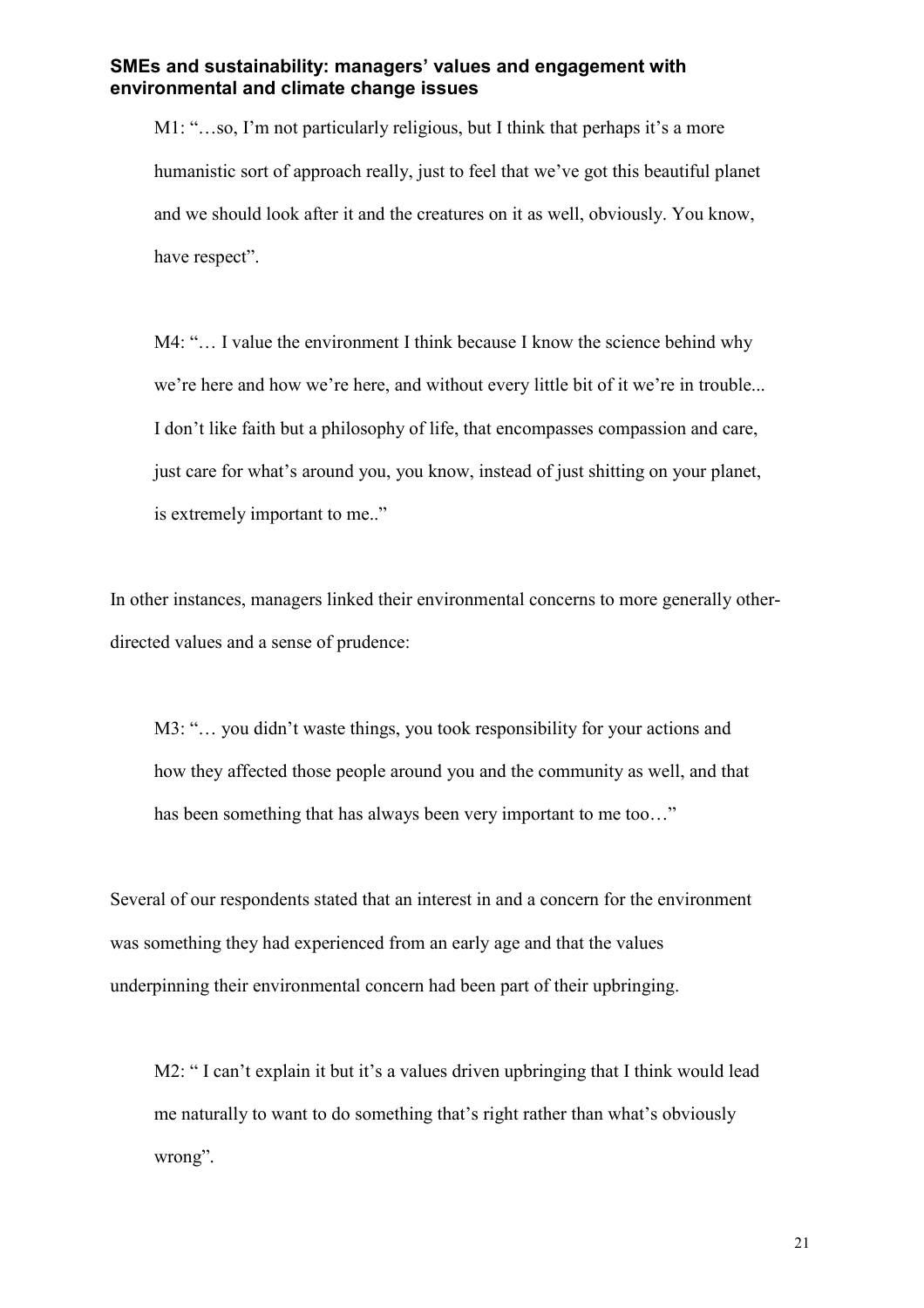Others spoke of life events – a kind of personal epiphany – that made them question their previously less pro-environmental orientation. The two kinds of experiences mentioned were travelling (particularly in developing countries) and divorce. This showed how potentially unrelated issues could lead to a fundamental questioning of personal values. In the latter case, there was a realisation of the futility of unnecessary consumption which resulted in a questioning of consumerism and wastefulness; in the former, there was an understanding and an abhorrence of the scale of what the respondent saw as developing country poverty driven by affluent consumption.

A sense of personal responsibility, derived from personal values, framed respondents' reaction to climate change information. They felt that the difference between themselves, who did act on the information being given, and others who also had the same information but chose not to act on it, was whether they believed they could make a difference and it was their personal responsibility to do so. In this sense, knowledge, values and an internal locus of control can be seen to interact in producing pro-environmental practices.

Again, these findings contrast with the views expressed by key informants from local government and business support organisations, who were of the opinion that SME managers found it difficult to relate climate change to their business and were not really interested in it. After stressing the need to comply with environmental legislation all key informants said they attempted to engage businesses almost solely on the basis of e cost-efficiency, win-win arguments, highlighting potential cost savings, principally from low and no cost actions, along with perceived longer term benefits of investment that would result in improved sustainability and better public relations. Only one of our key informant argued that business managers might need to believe in the existence and seriousness of climate change in order to

22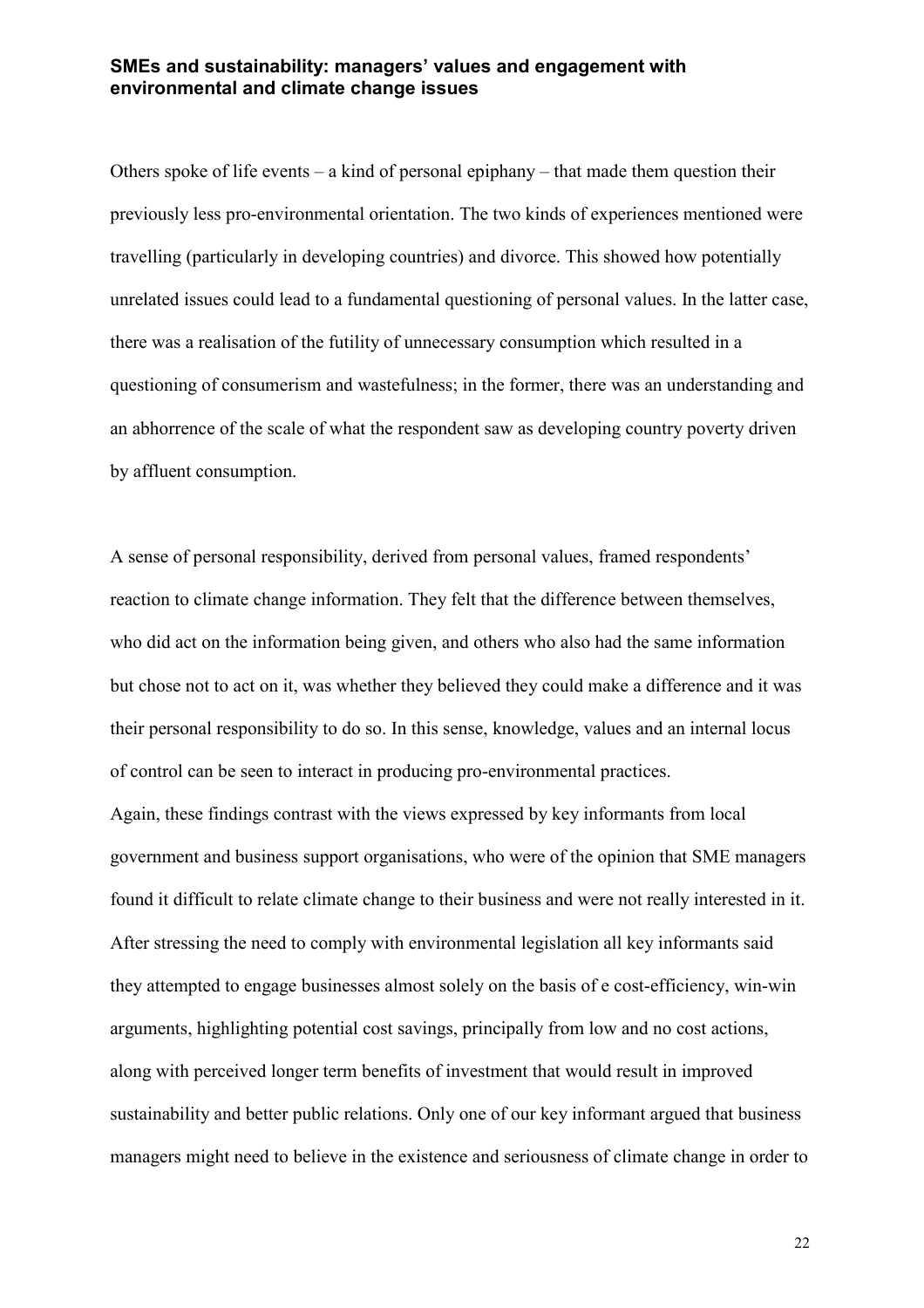act, although even this respondents did not feel it was the responsibility of business support organisations to convince SMEs of the social and environmental aspects of climate change:

We need to simplify the message, make it scientifically based but more emotional. People either believe this or they don't. We need much greater commitment; people still believe science can engineer us out of this without any need to change behaviour. There's a difference between being aware of something and really understanding what it means to you and your kids.

This sentiment would seem to sit well with our findings that environmentally pro-active SME managers did construct climate change in environmental and social terms and were driven to a significant extent by their values and a sense of personal responsibility and internal locus of control, rather than merely economic arguments.

# **Conclusions**

Managers of environmental pro-active SMEs in our study engaged in a number of proenvironmental activities. They were aware of and engaged with the personal and business challenge of climate change as a key environmental issue. Their views of climate change were based on a variety of information sources, many of them of a popular, rather than a scientific or business nature. At the same time, some managers expressed uncertainty about the science behind climate change and some scepticism towards non-business sources of information.

All three categories of motivations identified by Bansal and Roth (2000) and other literature were present in our study. While economic arguments and external pressures were important,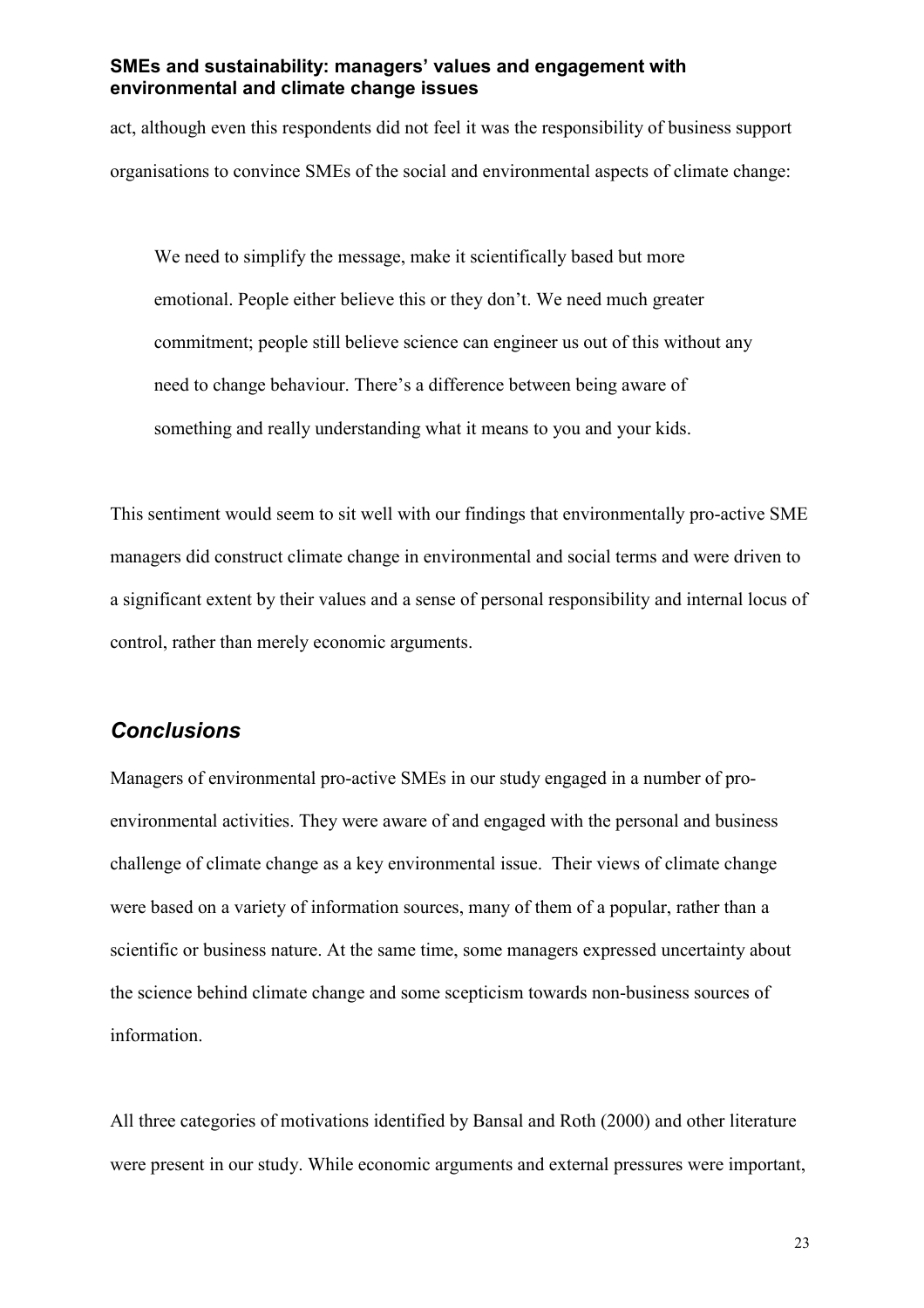the role of personal values, and the need for a fit between personal and professional values, was essential in underpinning respondents' engagement with climate change and encouraging a sense of personal responsibility. This fits suggestions in the literature but seems to run counter to much of UK government policy and the small business advice given by local government and business support organisations, which are strongly based on a win-win, business case type of argument.

Respondents generally distanced themselves from what they perceived to be the woolly side of 'environmentalism'; yet some expressed an environmental ethics in line with the idea of environmental stewardship. Respondents' personal values seemed to go hand in hand with a sense of personal responsibility and an internal locus of control (cf. Huebner and Lipsy 1981; Miller et al. 1982 for link between internal locus of control and environmentalism and management behaviour). Views of managers contrasted with the views expressed by key informants from government and business support organisations, i.e. that it is difficult to engage SMEs with environmental debates in general and climate change in particular and that SMEs would see climate change as quite separate from environmental and social concerns in general. Our findings in this sense also contrast with some of the findings of previous research (e.g. Hitchens et al., 2005; Tilley, 2000 and 1999).

Future research in this area should explore and contrast the construction of climate change by a wider range of SME managers, not just those in environmentally pro-active businesses. It would be particularly interesting to see whether at least some managers of other, 'normal' SMEs also hold some empathic, other-oriented values which, however, have not translated into an engagement with environmental issues and climate change, and to study why this might be the case. Further, a more formal study into the way in which certain values relate to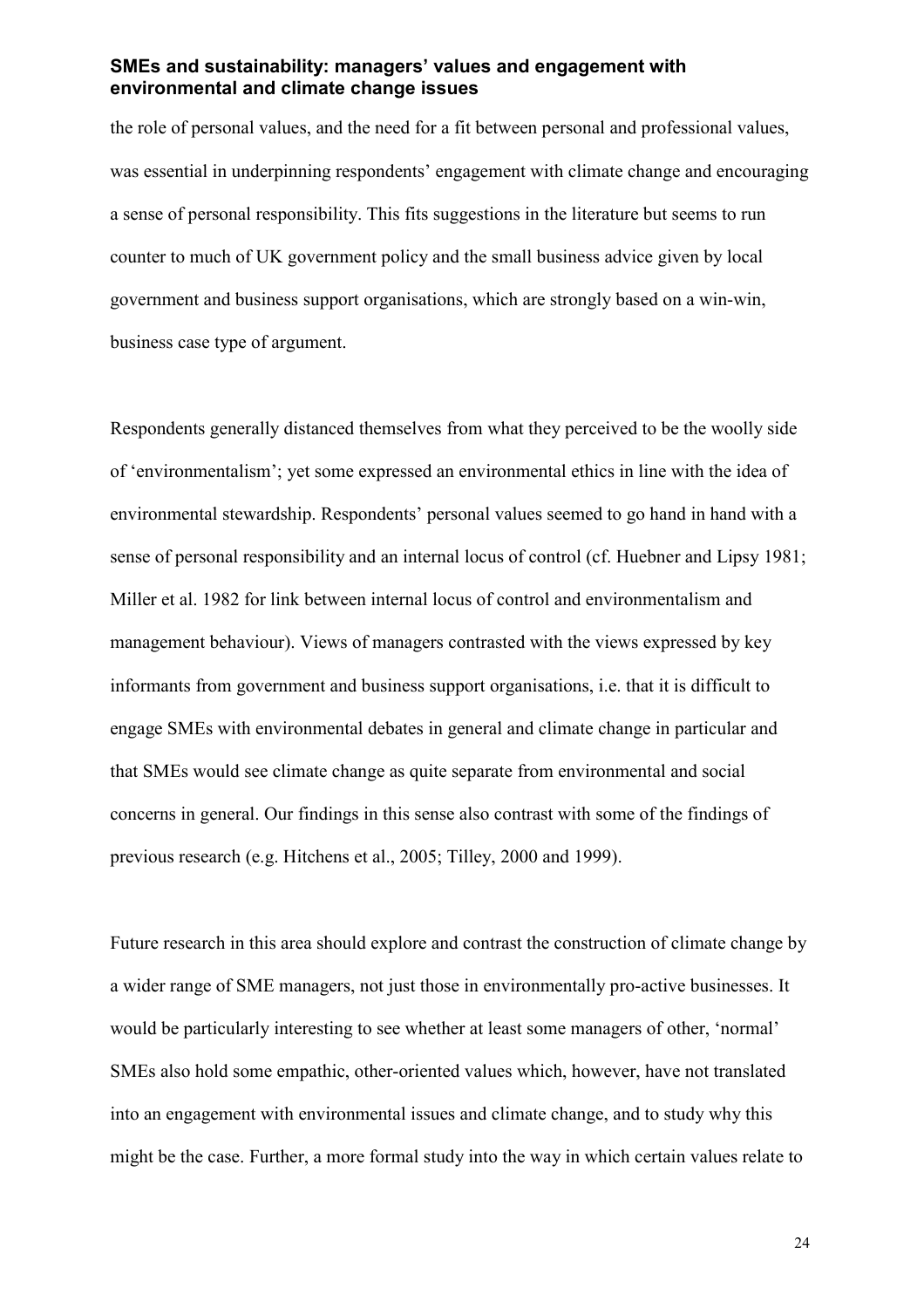explicit environmental ethics in practice would be valuable. In particular, it would be interesting to link emerging ethical reasoning to knowledge and understanding of climate change issues and to specific behaviours to mitigate climate change and other environmental harm. Future research should also explore how an internal locus of control and emotions are linked to pro-environmental values and how they might frame behaviours with respect to the environment.

The findings suggest some important implications for public policy and practice. We found that managers constructed climate change in a more holistic manner and were able to make more sense of it than key informants from local government and business advice organisations suggested. A wide range of motivations and particularly personal values seemed to play an important role in their pro-environmental engagement. This suggests that those advising SMEs on environmental issues and climate change should perhaps concentrate less on the business case and cost savings but pay more attention to other motivations that lead small business managers to engage with environmental issues, particularly values driven arguments. This is an area where peer support among small businesses could be useful as managers stated they trusted arguments put forward by other businesses more than those advanced by advocacy groups or advisory organisations. Messages that align with trustworthy sources (from an SME perspective) would also be more likely to be heard. In addition, business advice should perhaps focus more on fostering an an internal locus of control to make managers feel that their actions matter with respect to the environment and to climate change.

# **References**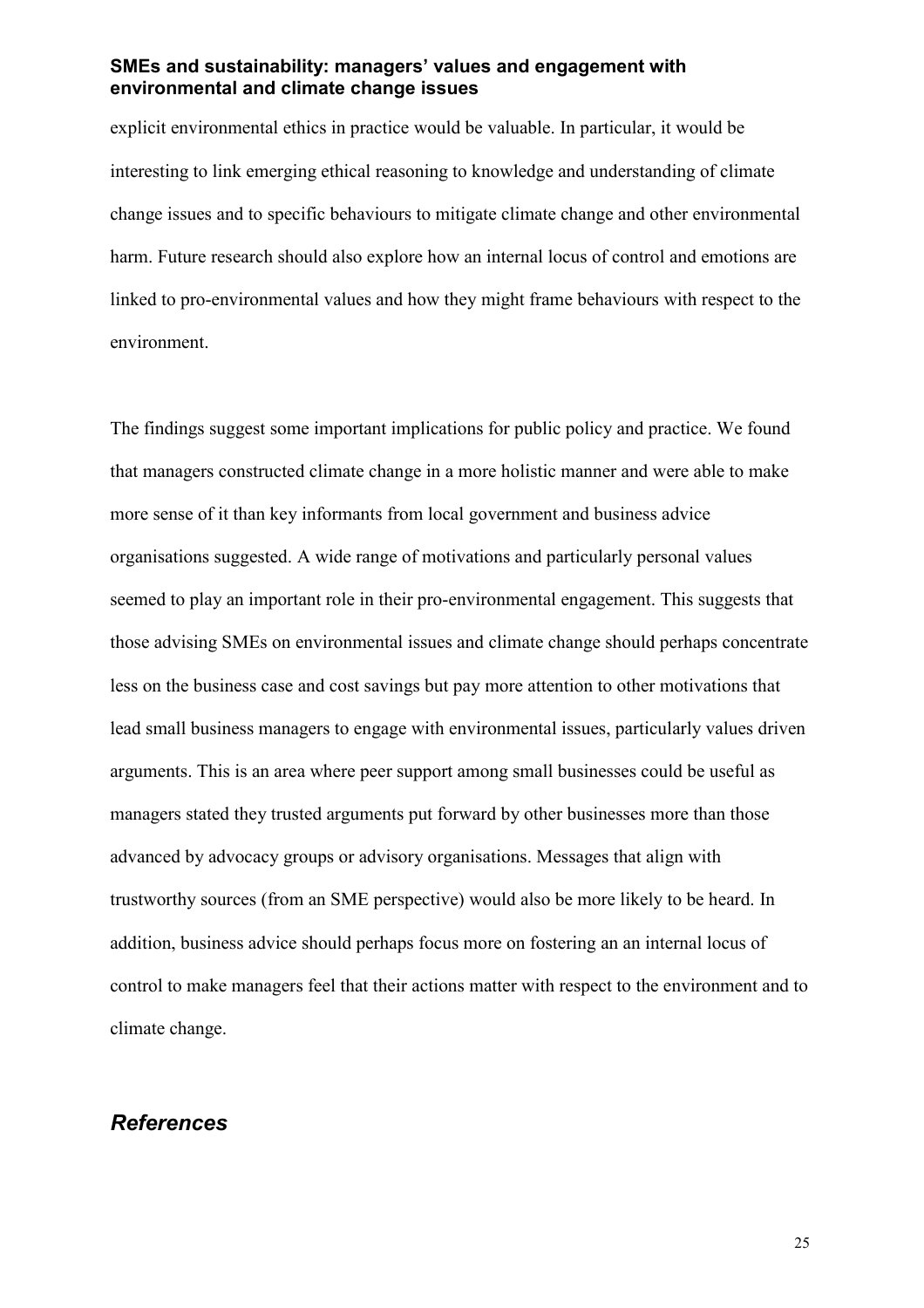Ackroyd J. 2002. Business excellence through resource efficiency: raising awareness and achieving waste reduction in SMEs through a local support programme. Paper presented at Business Strategy & the Environment Conference, Manchester, September 2002.

AXA 2008. SMEs responsible for 110 million tonnes of carbon emissions each year. Press release (01.05.2008) downloaded from:

http://www.axa.co.uk/axa4business/files/document/Carbon%20Calculator%20Press%20Rele ase%20SME%2001%2005%2008.pdf, accessed on 31.3.09

Bansal P, Roth K. 2000. Why companies go green: a model of ecological responsiveness. Academy of Management Journal 43: 717–36.

Battisti, M., Perry, M. 2011. Walking the talk? Environmental responsibility from the perspective of small-business owners. Corporate Social Responsibility and Environmental Management. 18 (3): 172-185

Bennet SJ. 1991. Ecopreneuring. Wiley: New York

BERR (Department for Business, Enterprise and Regulatory Reform) 2007. Enterprise and Small Business statistics. BERR Website:

http://www.berr.gov.uk/whatwedo/enterprise/enterprisesmes/index.html.

Berry MA, Rondinelli DA. 1998. Proactive corporate environmental management: a new industrial revolution. Academy of Management Executive 12(2): 1-13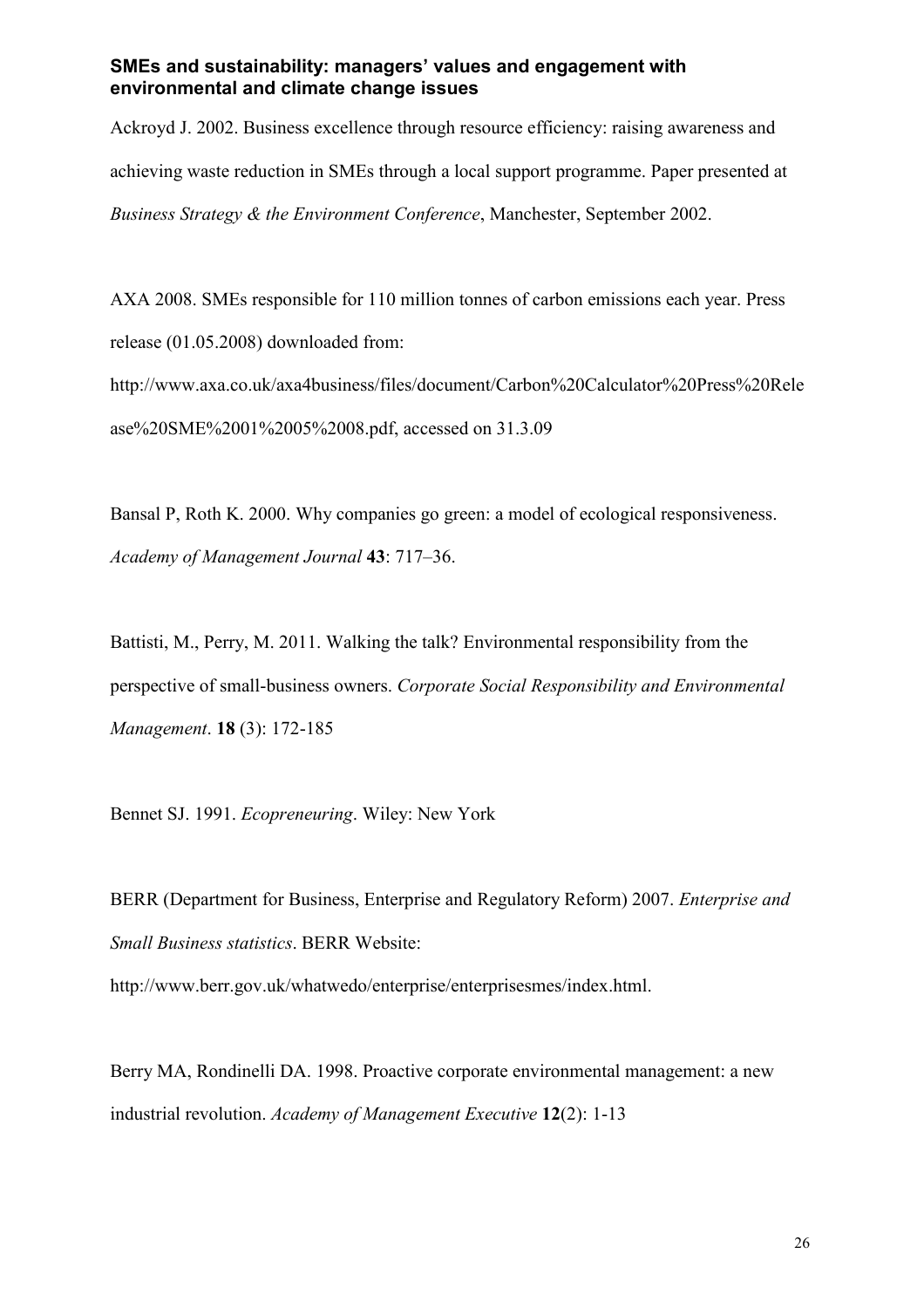Biondi V, Frey M, Iraldo F. 2000, Environmental management systems and SMEs. Greener Management International. Spring: 55–79.

Birch DL. 1981. Who creates jobs? The Public Interest 65: 3-14.

Birch DL, Medoff J. 1994. Gazelles. in Labor Markets, Employment Policy and Job Creation. Solmon LC, Levenson AR (eds). Westview Press: Boulder CL: 159-168.

Bradford J, Fraser DG. 2008. Local authorities, climate change and small and medium enterprises: identifying effective policy instruments to reduce energy use and carbon emissions. Corporate Social Responsibility and Environmental Management. 15: 156-172

Brammer, S., Hoejmose, S. and Marchant, K. (2011), 'Environmental Management in SMEs in the UK: Practices, Pressures and Perceived Benefits', Business Strategy and the Environment, published online in Wiley Online Library (wileyonlinelibrary.com) DOI: 10.1002/bse.717

British Humanist Society 2010. Humanists working for a better world. http://www.humanism.org.uk/, accessed 9 July 2010

Buchholz RA. 1991. Corporate responsibility and the good society: from economics to ecology: factors which influence corporate policy decisions. Business Horizons. 34(4): 1-19

Callicott JB. 1994. Earth's Insights: A Multicultural Survey of Ecological Ethics from the Mediterranean Basin to the Australian Outback. University of California Press: Berkeley CA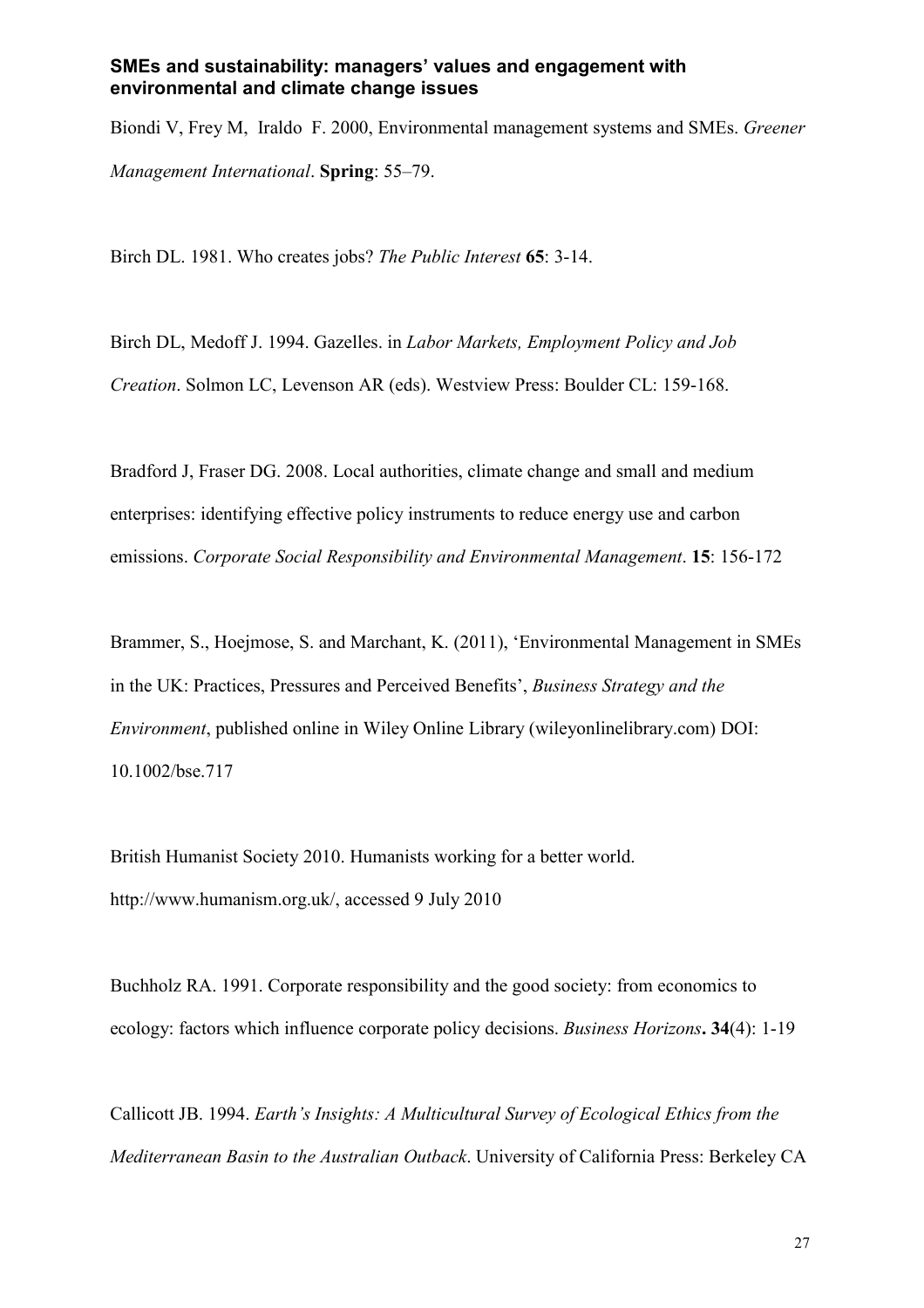Cambra-Fierro J, Hart S, Polo-Redondo Y. 2008. Environmental respect: ethics or simply business? A study in the Small and Medium Enterprise (SME) context. Journal of Business Ethics. 82: 645-656.

Carr P. 2003. Revisiting the protestant ethic and the spirit of capitalism: understanding the relationship between ethics and enterprise. Journal of Business Ethics. 47: 7–16.

Cassells, S, Lewis, K. 2011. SMEs and environmental responsibility: do actions reflect attitudes?. Corporate Social Responsibility and Environmental Management. 18 (3): 186-199

Collins E, Dickie C, Weber P. 2010. A New Zealand and Australian overview of ethics and sustainability in SMEs. African Journal of Business Ethics. 4(2): 48–55.

Committee on Climate Change (CCC) 2008. Building a low-carbon economy - the UK's contribution to tackling climate change: the first report of the committee on climate change. The Stationary Office: London. http://hmccc.s3.amazonaws.com/pdf/TSO-ClimateChange.pdf., accessed 31 March 2009

Cordano M. 1993. Making the natural connection: justifying investment in environmental innovation. Proceedings of the International Association for Business and Society: 530—537

Cordano M, Marshall RS, Silverman M. 2009. How do small and medium enterprises go 'green'? A study of environmental management programs in the US wine industry. Journal of Business Ethics. published online 1 August 2009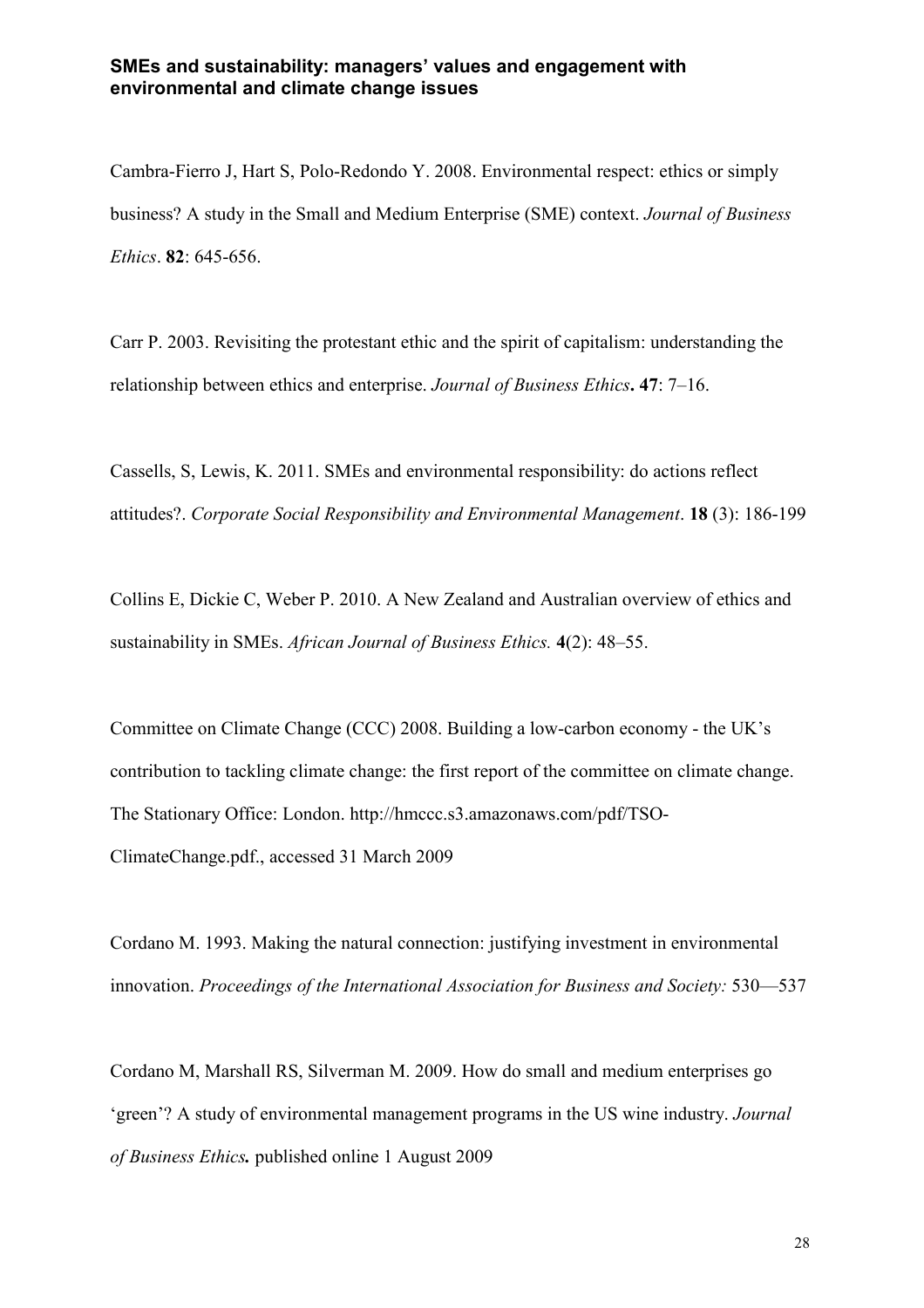Crichton D. 2006. Climate change and its effects on SMEs in the UK. http://www.axa.co.uk/aboutus/corporate\_publications/climatechange\_docs/AXA%20Climate %20Change.pdf. accessed on 31.3.09

Dawson S, Breen J, Satyen L. 2002. The ethical outlook of micro-business operators. Journal of Small Business Management. 40 (4): 302-313

Department for Environment Farming and Rural Affairs (DEFRA) 2009. Climate change act 2008 – key provisions/milestones. http://www.defra.gov.uk/Environment/climatechange/uk/legislation/provisions.htm.,

accessed 31 March 2009

Environment Agency 2007. SME-environment survey: UK summary.

http://www.environment-agency.gov.uk/netregs/links/98674.aspx, accessed 21 April 2009

Environmental Protection Agency 2010. Environmental stewardship. http://www.epa.gov/stewardship/, accessed 9 July 2010

Fineman S. 2000. Introduction. In The Business of Greening. Fineman S (ed.). Routledge: London

Fritzsche DJ, Oz E. 2007. Personal values' influence on the ethical dimension of decision making. Journal of Business Ethics. 75: 335-343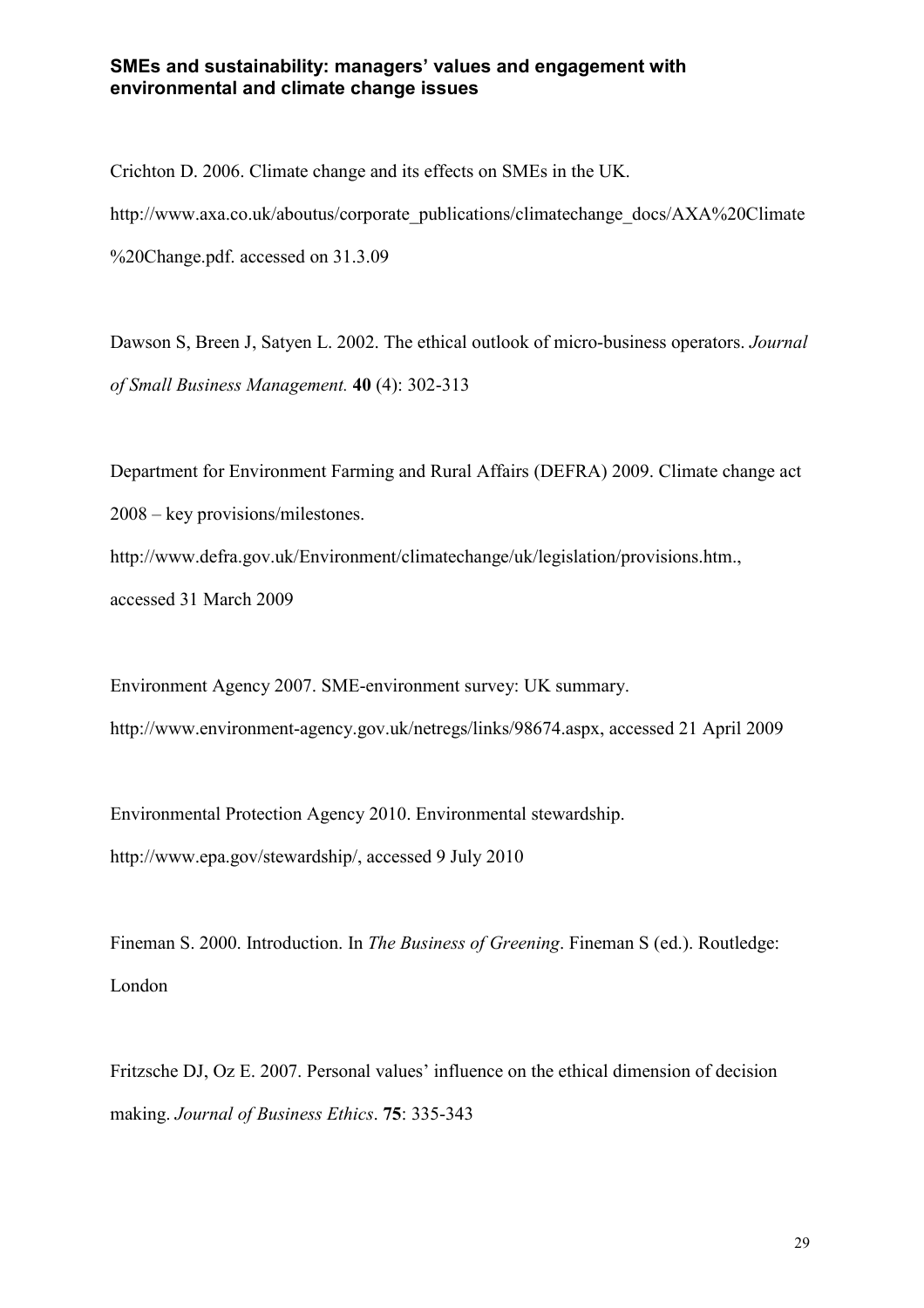Gadenne DL, Kennedy J, McKeiver D. 2008. An empirical study of environmental awareness and practice in SMEs. Journal of Business Ethics. 84: 45-63

Gerrans PA, Hutchinson WE. 2000. Sustainable development and small and medium-sized enterprises: a long way to go. In Small and Medium-Sized Enterprises and the Environment: Business Imperatives. Hillary R (ed.). Greenleaf Publishing: Sheffield. 75–81

González-Benito J, González-Benito O. 2005. An analysis of the relationship between environmental motivations and ISO14001 certification. British Journal of Management, 16: 133–48.

Hamann EM, Habisch A, Pechlaner H. 2009. Values that create value: socially responsible business practice in SMEs: empirical evidence from German companies. Business Ethics: A European Review. 18(1): 37-51

Hannafey FT. 2003. Entrepreneurship and ethics: a literature review. Journal of Business Ethics. 46: 99-110

Henson R. 2006 The Rough Guide to Climate Change. Penguin Group: London

Heugens P, Kaptein M, van Oosterhout J. 2008. Contracts to communities: a processual model of organizational virtue. Journal of Management Studies. 45(1): 100–121.

Hillary R (ed.). 2000. Small and Medium-Sized Enterprises and the Environment: Business Imperatives. Greenleaf: Sheffield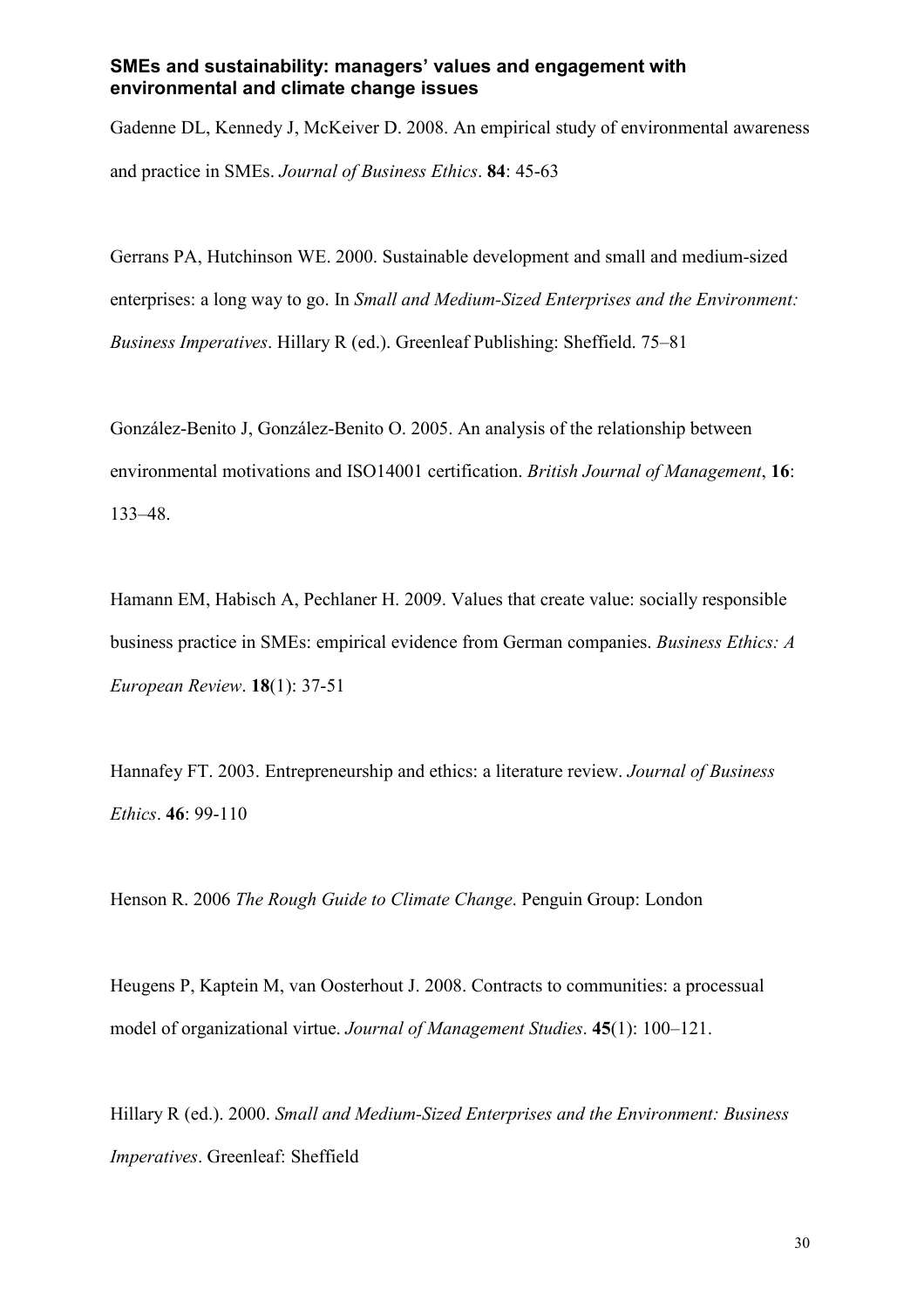Hisrich RD. 1998. Ethics of business managers vs. entrepreneurs. Working Paper Series 98- 03. Rise Business Research Institute for Small and Emerging Business: Washington, DC

Hitchens D, Thankappan S, Trainor M, Clausen J, De Marchi B. 2005. Environmental performance, competitiveness and management of small businesses in Europe. Tijdschrift voor Economische en Sociale Geografie. 96(5): 541-557.

Huebner RB, Lipsi MW. 1981. The relationship of three measures of locus of control to environment activism. Basic & Applied Social Psychology. 2(1): 45-58

Isaak R. 2002. The making of the ecopreneur. Greener Management International. 38: 81–91

Jenkins H. 2004. A critique of conventional CSR theory: an SME perspective. Journal of General Management. 29(4): 37–57

Kehbila, AG, Ertel, J, Brent, AC. 2009. Strategic corporate environmental management within the South African automotive industry: motivations, benefits, hurdles. Corporate Social Responsibility and Environmental Management. 16: 310-323

Kolk A, Pinkse J. 2005. Business responses to climate change: identifying emergent strategies. California Management Review. 47 (3): 6-20

Kuratko DF. 2008. *Entrepreneurship: Theory, Process, Practice*, 8<sup>th</sup> edition. South-Western Cengate Learning: Mason, OH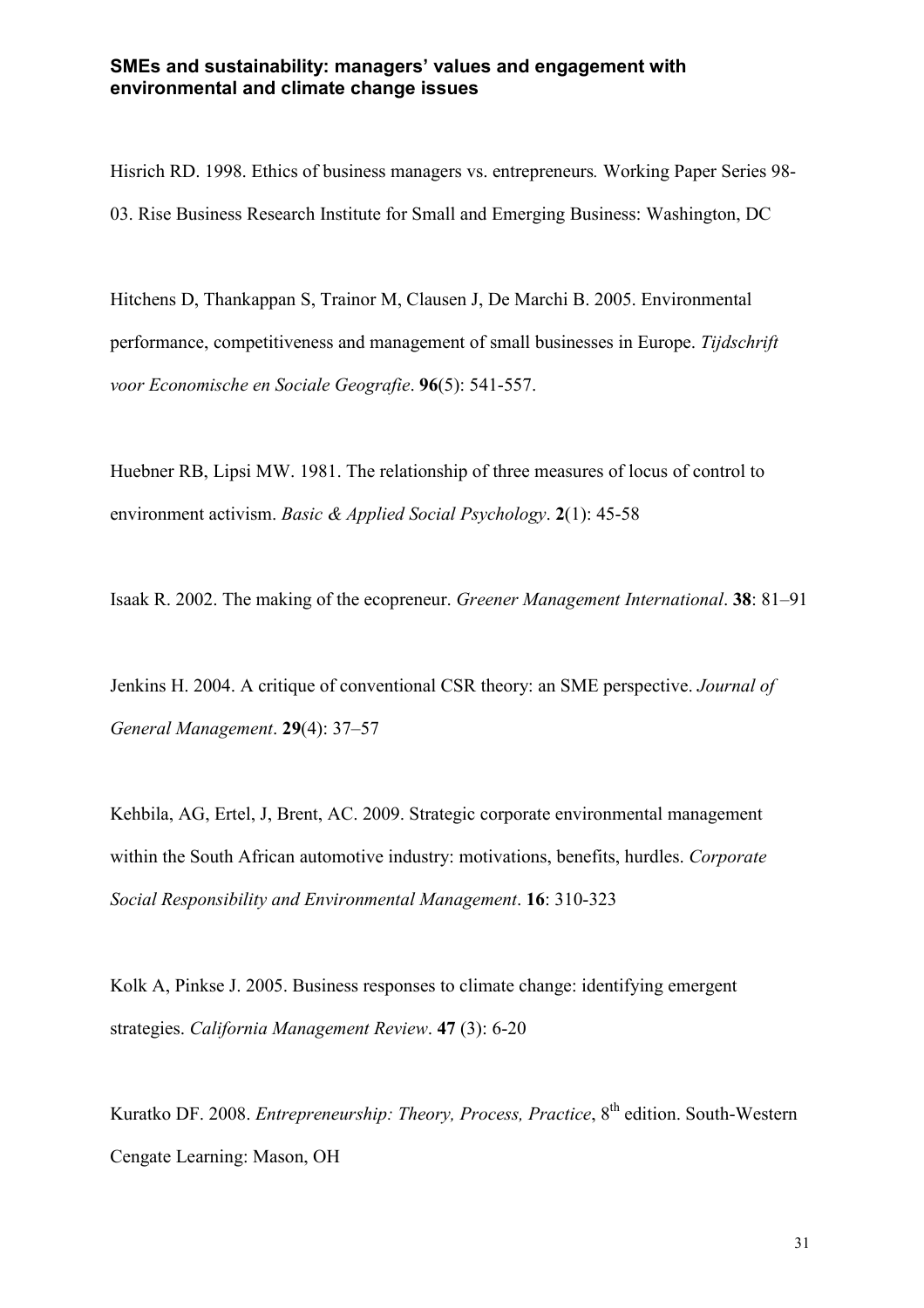Lawrence AT, Morell D. 1995. Leading-edge environmental management: motivation, opportunity, resources, and processes. Research in corporate social performance and policy. in Collins D, Starik M (eds.). JAI Press: Greenwich, CT. 99-126

Lawrence SR, Collins E, Pavlovich K, Arunachalam M. 2006. Sustainability practices of SMEs: the case of NZ. Business Strategy and the Environment. 15: 242-257

Lefebvre E, Lefebvre LA, Talbot S. 2003. Determinants and impacts of environmental performance in SMEs. R&D Management. 33(3): 263-283

Linneluecke M, Griffiths A. 2010. Beyond adaptation: resilience for business in light of climate change and weather extremes. Business and Society. 49 (3): 477-511

Longenecker JG, McKinney JA, Moore CW. 1988. Egoism and independence: entrepreneurial ethics. Organizational Dynamics. 16: 64-72.

Melnyk SA, Sroufe RP, Calantone R. 2003. A model of site-specific antecedents of ISO14001 certification. Production and Operations Management. 12: 369–85.

Miles MB, Huberman AM. 1994. Qualitative Data Analysis: An Expanded Sourcebook. Sage: London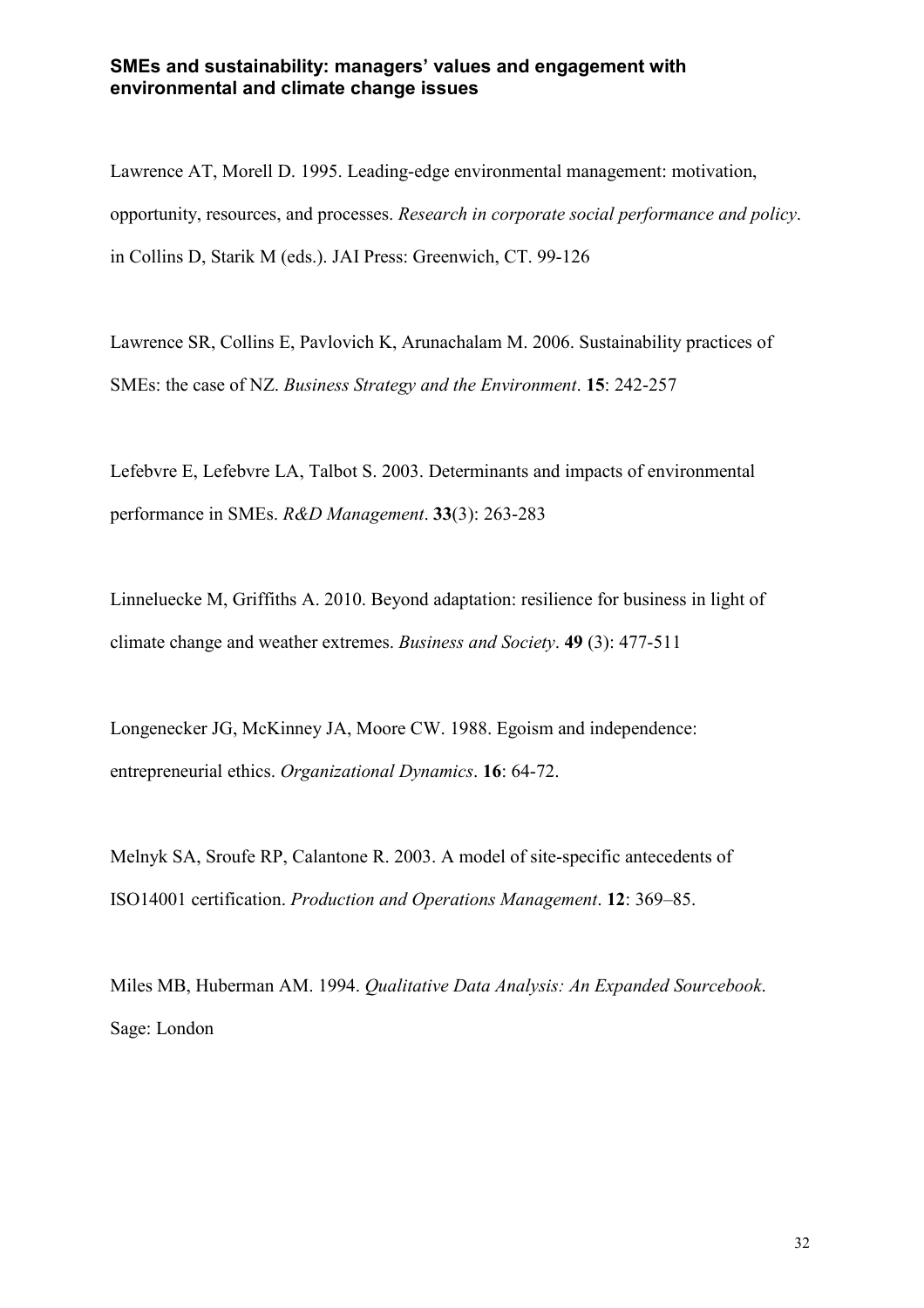Miller D, Kets de Vries M, Toulouse JM. 1982. Top executive locus of control and its relationship to strategy making, structure and environment. Academy of Management Journal. 25(2): 237-253

Nystrom PC. 1990. Differences in moral values between corporations. Journal of Business Ethics. 9: 971–979.

Paulraj, A. 2009. Environmental motivations: a classification scheme and its impact on environmental strategies and practices. Business Strategy and the Environment. 18: 453-468

Purvis M, Drake F, Hunt J, Millard D. 2000. The manager, the business and the big wide world. In The Business of Greening. Fineman S (ed.). Routledge: London. 13-34

Revell A, Blackburn R. 2007. The business case for sustainability? An examination of small firms in the UK's construction and restaurant sectors. Business Strategy and the Environment. 16: 404-420

Revell, A., Stokes, D. and Chen, H. (2010), 'Small businesses and the environment: turning over a new leaf?', Business Strategy and the Environment, 19 (5): 273-288

Rokeach MM. 1979. From individual to institutional values: with special reference to the values of science. In Understanding Human Values: Individual and Societal. Rokeach MM (ed.). The Free Press: New York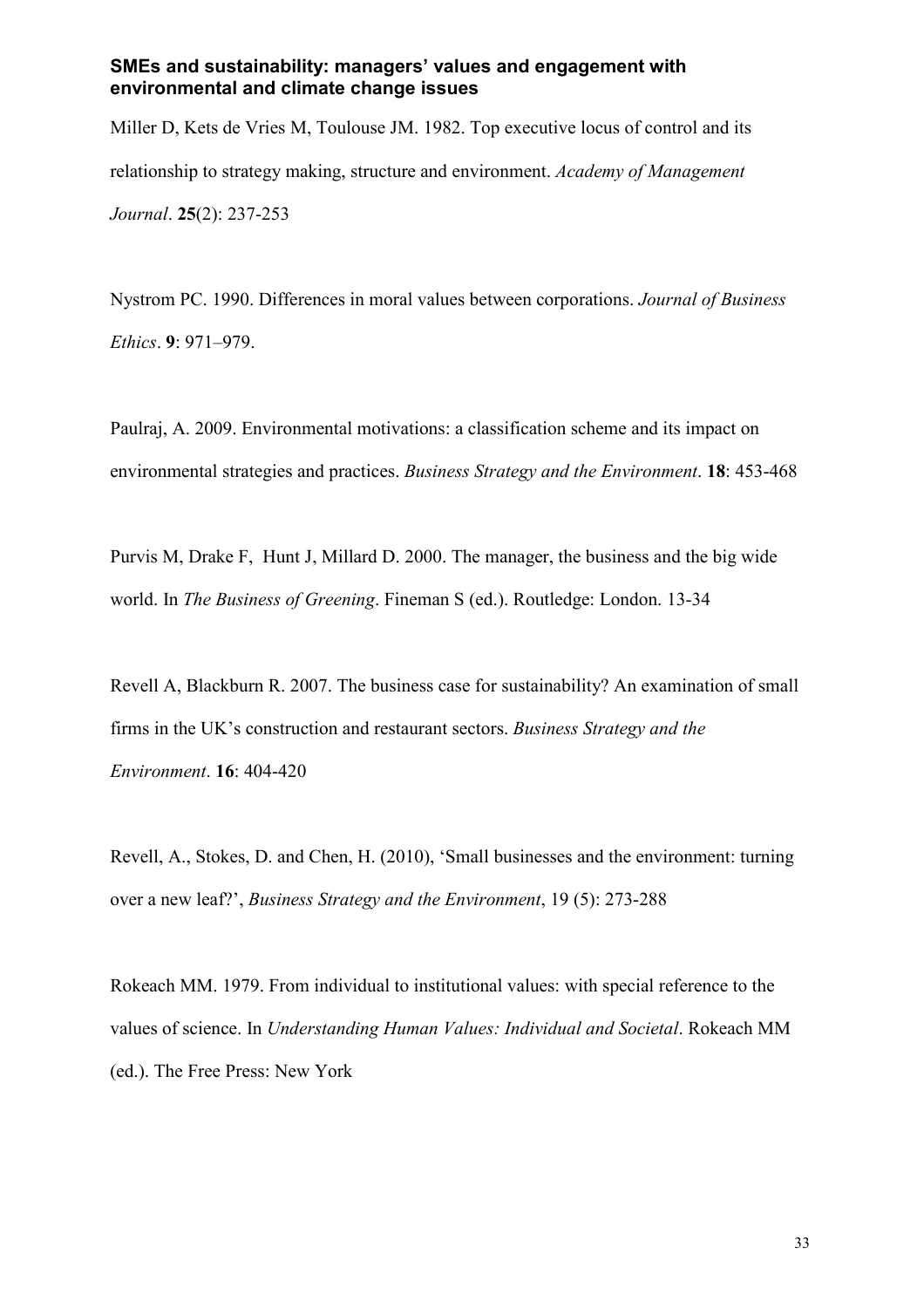Sarbutts N. 2003. Can SMEs do CSR? A practitioner's view of the ways small and medium sized enterprises are able to manage reputation through corporate social responsibility. Journal of Communication Management. 7(4): 340–347.

Schaper M. 2002. The essence of ecopreneurship. *Greener Management International*. 38: 26–30.

Schein E. 2004. Organizational Culture and Leadership. Jossey-Bass: San Francisco, CA

Simpson M, Taylor N, Barker K. 2004. Environmental responsibility in SMEs: does it deliver competitive advantage? Business Strategy and the Environment. 13: 156-171

Spence LJ. 1999. Does size matter? The state of the art in small business ethics. Business Ethics: A European Review. 8(3): 163–174.

Spence LJ. 2007. CSR and small business in a European policy context: the five 'C's of CSR and small business research agenda 2007. Business and Society Review. 112(4): 533–552

Spence LJ, Rutherfoord R. 2003. Small business and empirical perspectives in business ethics: editorial. Journal of Business Ethics. 47: 1–5.

Tilley F. 1999. The gap between the environmental attitudes and the environmental behaviour of small firms. Business Strategy and the Environment. 8: 238-248.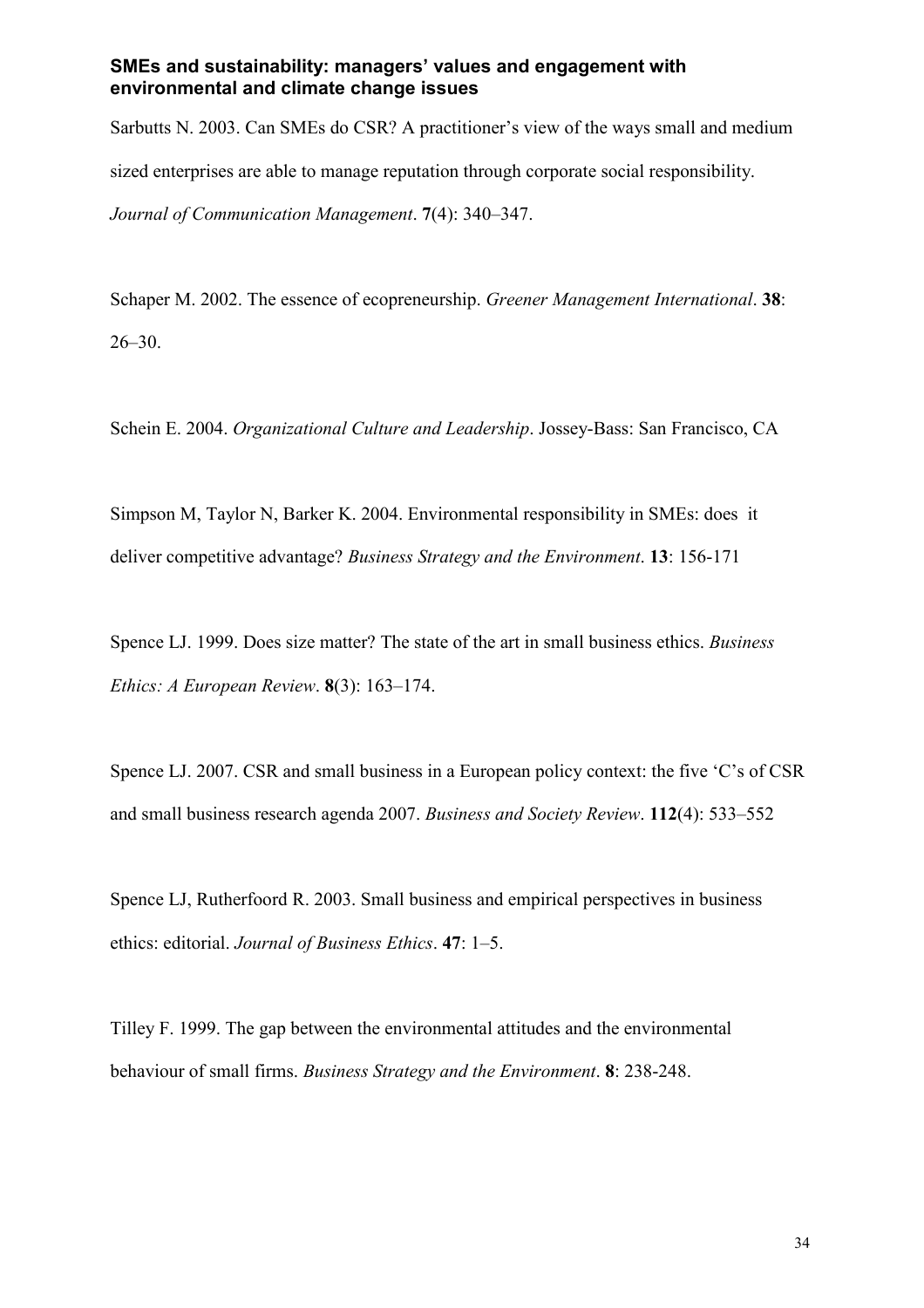Tilley F. 2000. Small firm environmental ethics: how deep do they go? Business Ethics: A European Review. 9(1): 31-41.

Vives A. 2006. Social and environmental responsibility in small and medium enterprises in Latin America. The Journal of Corporate Citizenship. 21: 39–50.

Werner A. 2008. The influence of Christian identity on SME owner–managers' conceptualisations of business practice. Journal of Business Ethics. 82(2): 449-462

Wilson, C.D.H., Williams, I.D. and Kemp, S. (2011). An Evaluation of the Impact and Effectiveness of Environmental Legislation in Small and MediumSized Enterprises: Experiences from the UK, Business Strategy and the Environment, published online in Wiley Online Library (wileyonlinelibrary.com) DOI: 10.1002/bse.720

# Table 1: Pro-environmental practices carried out by sample firms

1. Complying with environmental legislation and regulations (all)

2. Complying with demands of supply chain (M1, M2, M3, M4, M5, M6, M8)

a. Environmental policy (M1, M2, M4, M7, M8)

b. Accreditation to formal Environmental standard (M1, M2)

3. Aspiring to do what larger companies do but in 'microcosm' way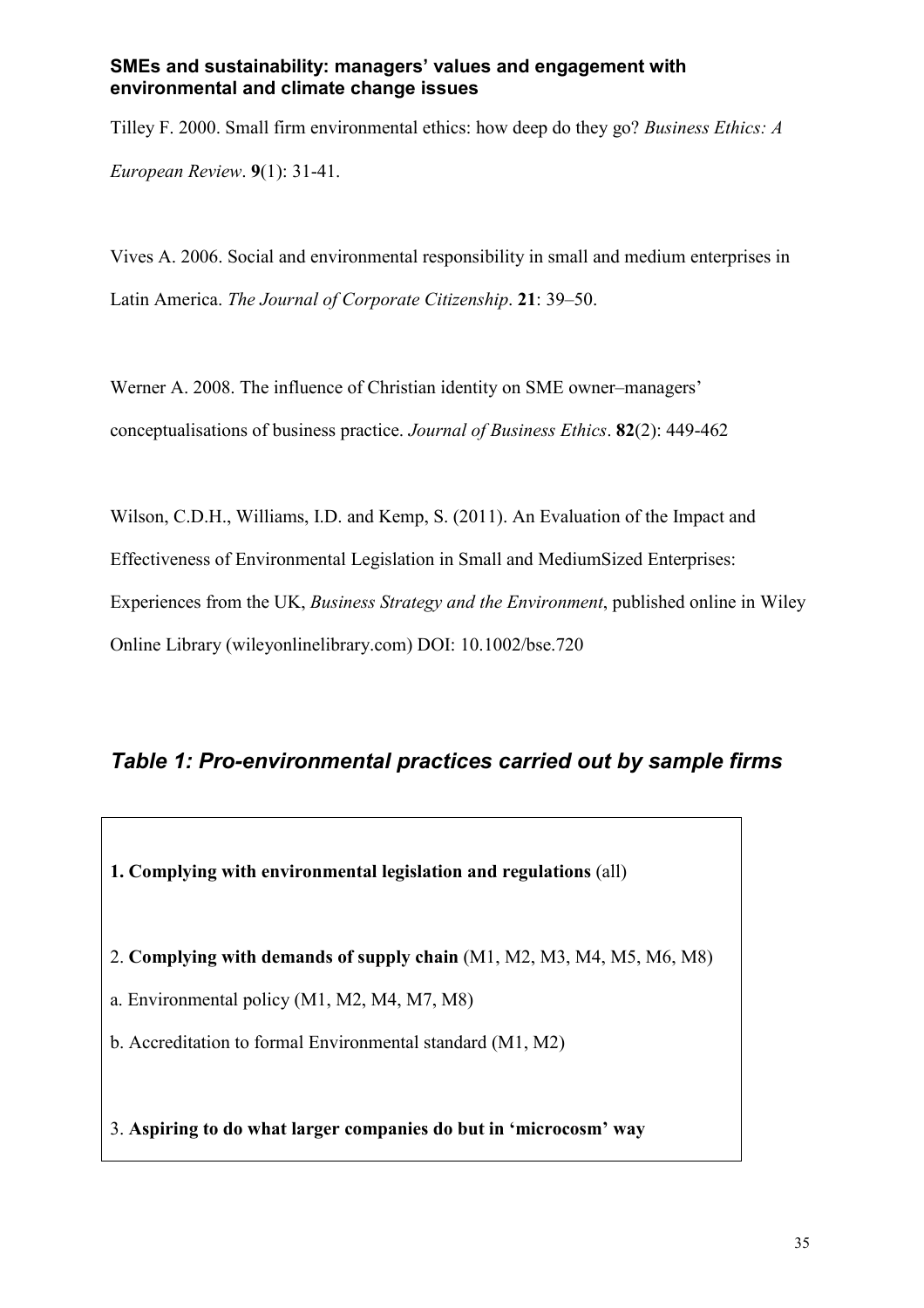| a. Keeping environmental considerations forefront in decision making (all)         |
|------------------------------------------------------------------------------------|
| b. Embedding sustainability into business culture (M2, M3, M4, M5, M6, M8)         |
| c. Include environmental best option as default to customers (M2, M3, M5, M6,      |
| M7, M8, M9)                                                                        |
| d. Carbon reduction (all)                                                          |
| e. Carbon offsetting (M7)                                                          |
| f. Action plan (M3, M4, M5)                                                        |
| g. Measure and monitor against targets (M1, M2, M, M4)                             |
| h. Developing on site wildlife gardens (M4, M6)                                    |
| i. Providing pro bono / voluntary services within local community (M4, M5, M8)     |
| j. Educating customers in what doing e.g. e-newsletter, website (all)              |
| k. Awareness of influence on $(X$ responsibilities to) supply chain $(M1, M2, M5,$ |
| M6, M8)                                                                            |
| 1. Ensuring consistency between message / mission and actions (all)                |
| m. Taking responsibility for products used e.g. tracing back supplier claims (M5,  |
| M6, M8, M9)                                                                        |
| n. Working with other local companies with similar beliefs (M5, M6, M8)            |
| o. Working with investors with similar beliefs (M8)                                |
| p. Keeping the business of local customers (M4, M5, M6, M7, M9)                    |
| q. Sourcing locally, as close to home as possible (to reduce food miles / energy / |
| support local economy) (M5, M6)                                                    |
| r. Buy and use eco friendly products (M3, M5, M6)                                  |
| s. Look for outside learning / support (all)                                       |
|                                                                                    |
|                                                                                    |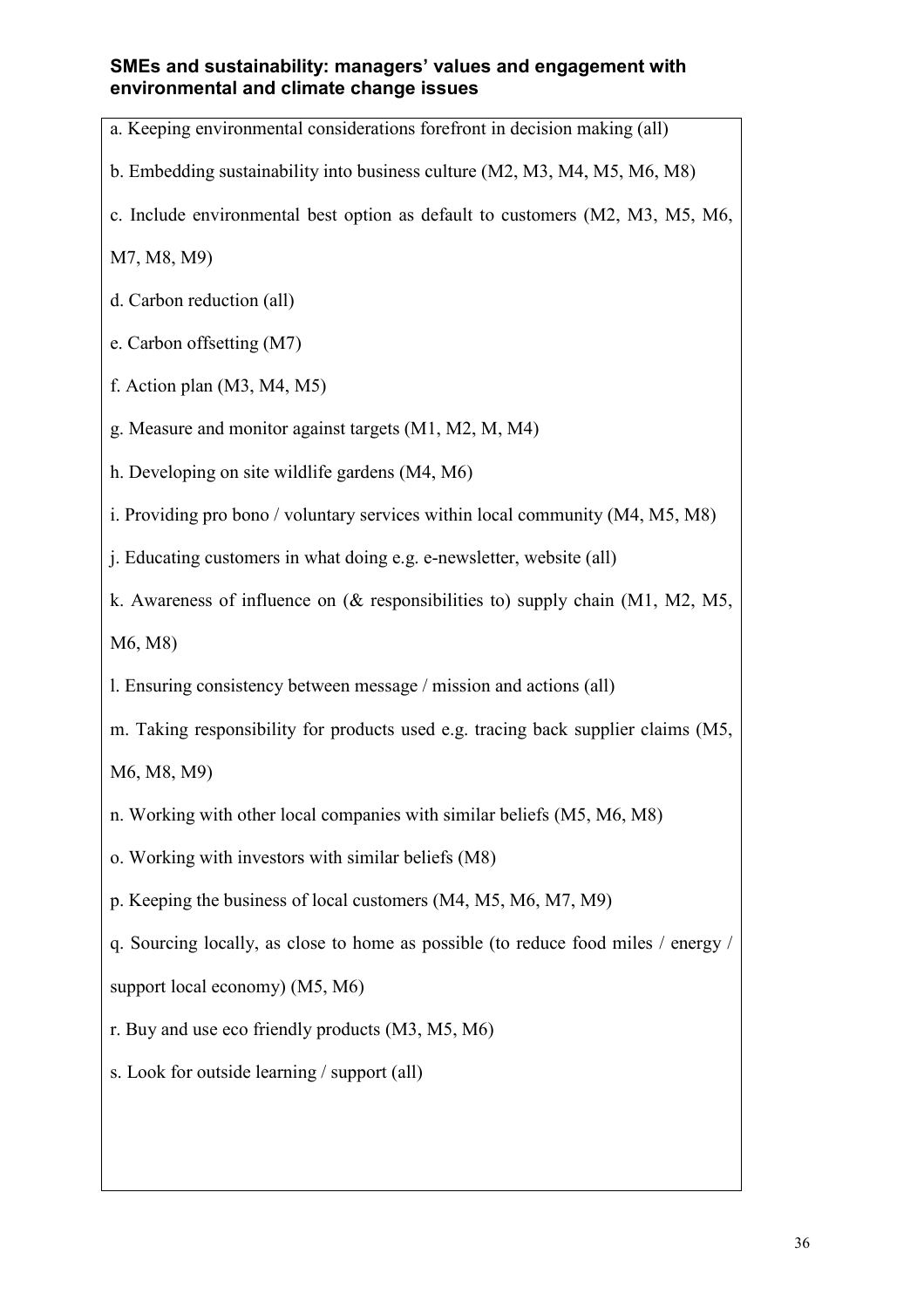### 4. Engaging staff

a. Environmental sub committee including senior management (M1, M2, M3, M4,

M5, M6)

- b. Training (M1, M2, M8)
- c. awareness raising (M1, M2, M3, M4, M5, M6, M8)
- d. Use of staff ideas (M2, M3, M4)

## 5. Reducing reliance on bought in energy

- a. Switch things off (all)
- b. Improve natural light (M1, M3)
- c. Insulation (preferably using recycled materials) (M1, M2, M3, M4, M5)
- d. Switch to low energy lighting (all)
- e. Window film insulation / secondary glazing (M1, M2, M3, M5, M6)
- f. Make better (more efficient) use of equipment (all)
- g. clean roof panels to increase natural light & reduce energy use (M1)
- h. Use hand driers that automatically switch off and / or use cold air (M1)
- i. Use of energy management systems to improve energy efficiency (M5, M6)
- j. (aspire to) Wind turbine / solar panels / solar heating (M1, M2)
- k. (aspire to) Combined heat & power unit (M3)

### 6. Reviewing energy contract to increase green energy (M3)

### 7. Reducing water use

- a. Rain water harvesting (M5)
- b. Water taps that automatically switch off (M1, M2, M3)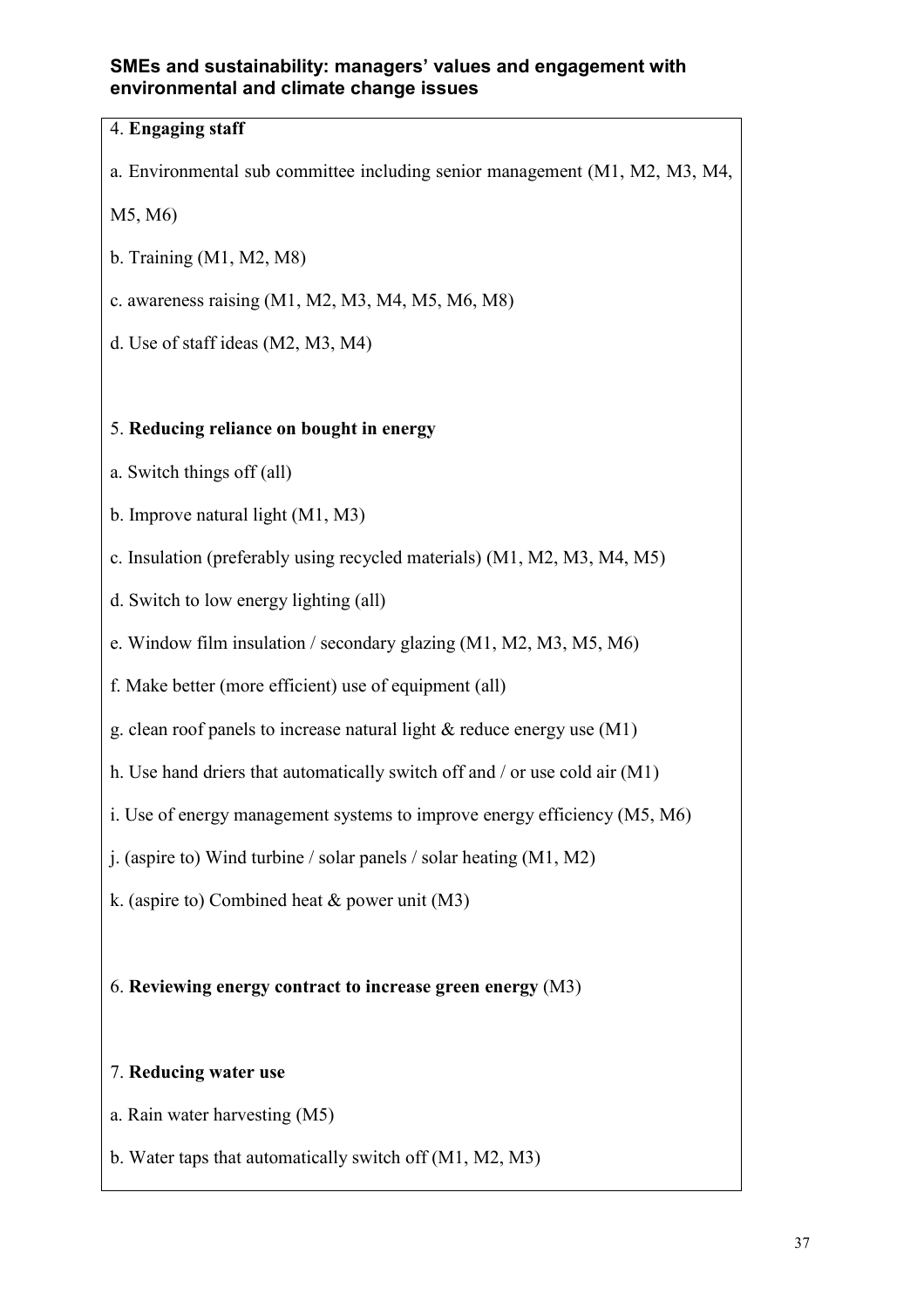c. Use less water (all)

d. Provide filtered watered to reduce need for bottled (M5, M6)

### 8. Reducing waste

- a. Recycling, plastic cups, paper (all)
- b. Re use of materials / items between organisations (M3, M5)
- c. Encourage suppliers to reduce packaging (M1, M2, M3, M5, M6, M9)
- d. Reduce own packaging / use of compostable materials (all)
- e. Composting (on site or take materials home) (M3, M5, M6, M8)
- f. Replace consumable items with refillable (eg milk UHT to flasks) (M5, M6)

## 9. Transport

- a. car share (M3, M4, M5)
- b. use smallest vehicle needed (M4, M7, M9)
- c. walk / cycle (M4, M4, M6, M8)
- d. dual fuel vehicles (M7)
- e. look at how drive (M9)
- f. look at where driving / choice of vehicle (M7, M9)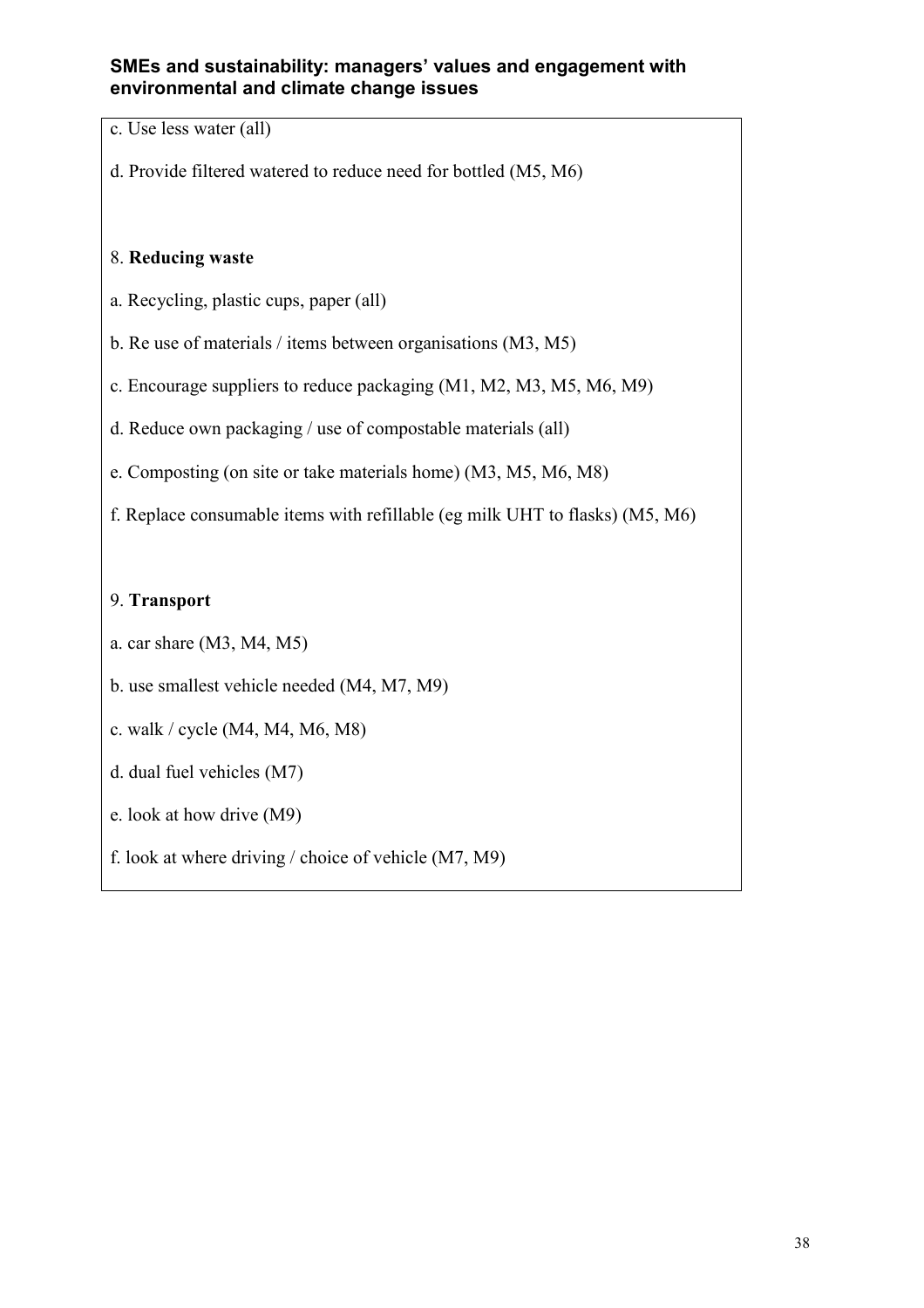| Business strategy / win-win |                                   | business<br><b>External</b> |                            |           | Personal<br>engagement     |
|-----------------------------|-----------------------------------|-----------------------------|----------------------------|-----------|----------------------------|
|                             |                                   |                             | environment                |           | values                     |
|                             | Competitive<br>advantage          |                             | • Local authority permit   | $\bullet$ | Environmental              |
|                             | through<br>pro-                   |                             | requirements [M1, M2]      |           | commitment of boss [M1,    |
|                             | environmental<br>practice         | $\bullet$                   | External information, e.g. |           | M2, M3]                    |
|                             | [M1, M4, M9]                      |                             | about technology [M1,      | $\bullet$ | environmental<br>Own       |
|                             | business<br><b>New</b>            |                             | M2, M5, M6, M7]            |           | commitment (M1, M2,        |
|                             | opportunity [M8, M9]              | $\bullet$                   | Government<br>policy       |           | M3, M4, M5, M7]            |
|                             | Cost control [M1, M2,             |                             | initiatives,<br>e.g.       |           | Personal commitment of     |
|                             | M3, M4]                           |                             | environmental taxes [M1,   |           | team and life partners     |
|                             | allows<br><b>Business</b><br>size |                             | M6                         |           | $\lceil \text{all} \rceil$ |
|                             | strategic freedom [M5,            | $\bullet$                   | Legislation requiring less |           | Working with similarly     |
|                             | M6, M7, M8, M9]                   |                             | harmful technology /       |           | minded other businesses    |
|                             | Advantage in recruiting           |                             | processes $[M1, M2]$       |           | and suppliers [M5, M6,     |
|                             | good calibre staff [M4,           | $\bullet$                   | Local authority funding    |           | M7                         |
|                             | $M8$ ]                            |                             | agreements [M3, M4]        |           | Community responsible      |
|                             |                                   |                             | Requirements<br>for        |           | organisational<br>culture  |
|                             |                                   |                             | tendering for contracts    |           | [M3, M4, M5, M6]           |
|                             |                                   |                             | [M1, M2, M4]               |           | Long-term<br>view<br>on    |
|                             |                                   |                             | External<br>support<br>and |           | investment [M1, M5, M6,    |
|                             |                                   |                             | advice $[M1, M3, M4]$      |           | $M9$ ]                     |
|                             |                                   |                             | M5, M6]                    |           | Encouragement<br>and       |
|                             |                                   |                             |                            |           | sharing ideas with people  |

# Table 2: Perceived drivers of pro-environmental practice